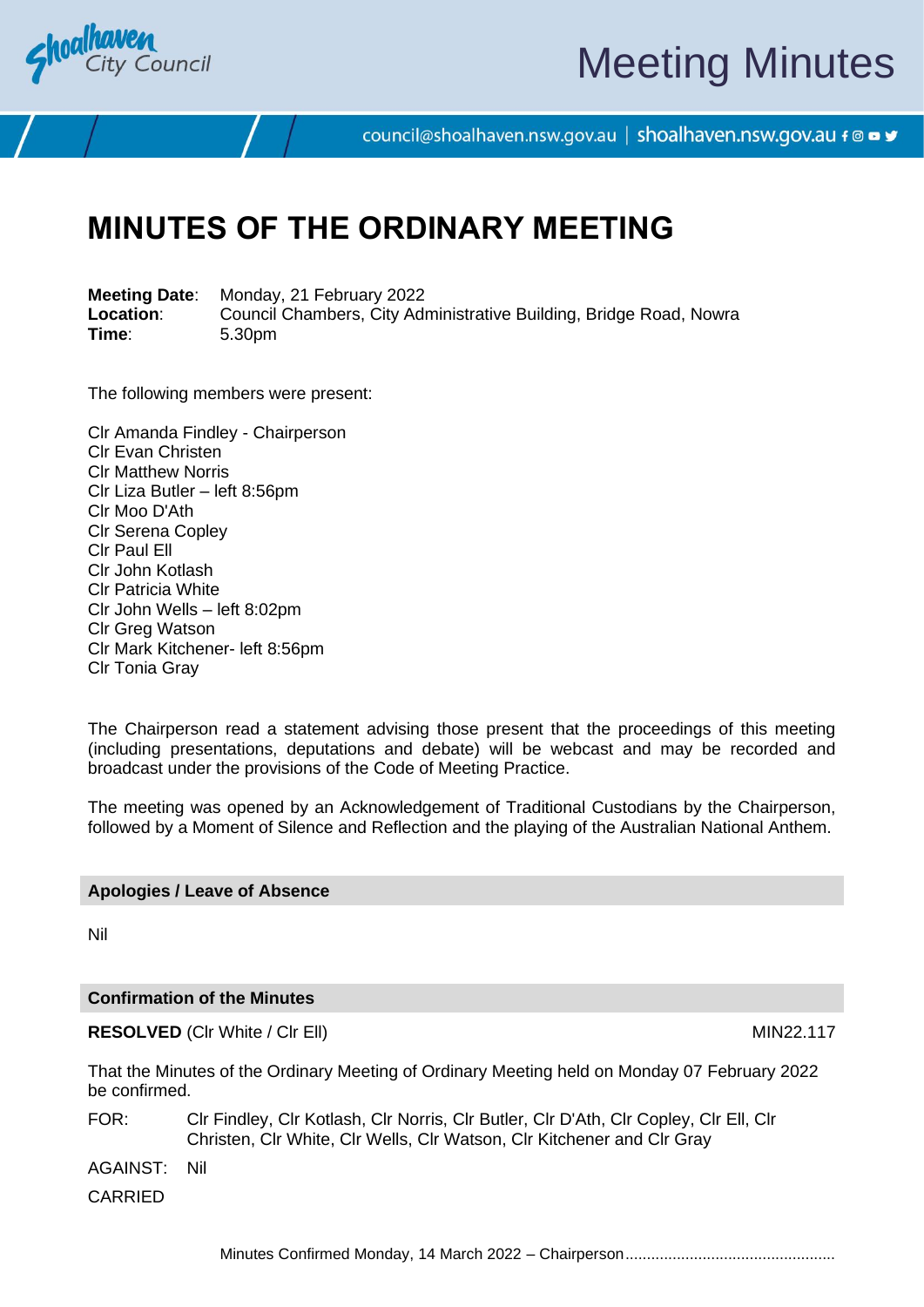

Mayor Findley welcomed Mr James Ruprai – Director City Development to the meeting.

#### **Declarations of Interest**

Clr Ell - 22.102 – Development Application – DA20/1068 - 189-197 Princes Highway & 2A Parson Street Ulladulla – Lots 1-5 DP21356, Lot 23 DP 1082957 - non pecuniary less than significant interest – party is a previous client (5 years ago) but not a current client of the firm he works for – will remain in the room and will take part in discussion and vote.

Clr Butler - CL22.107 - Narrawallee Beach Access Areas for Dogs and CCL22.7- Narrawallee Beach Access Areas for Dogs (Confidential) – Pecuniary interest – A donation was made to the Labor Party head office and directed to the Ward 3 Election Campaign by a member of the public who may have an interest in the matter - will leave the room in confidential discussion and will not take part in the vote.

Clr Kitchener - CL22.107 - Narrawallee Beach Access Areas for Dogs and CCL22.7 – Narrawallee Beach Access Areas for Dogs (Confidential) – non pecuniary significant interest – is a regular participant of walking his dog on this beach and it could be reasonably perceived that he has some personal benefit to gain – will leave the room in confidential session will not take part in the vote.

## **MAYORAL MINUTE**

**MM22.3 Mayoral Minute - Amendment to Chapter G4 of Shoalhaven's Development Control Plan 2014, to Remove the 45 Degree Rule.**

**HPERM Ref: D22/62028**

#### **Recommendation**

That Council:

- 1. Prepare an amendment to Chapter G4 of Shoalhaven Development Control Plan 2014 to:
	- a. Delete section 5.2.3 (d) and associated Figure 1 relating to the 45 degree rule.
	- b. Renumber the remaining content in Section 5.2.3 to reflect the deletion.
- 2. Proceed to exhibit the amendment for a period of at least 28 days in accordance with legislative requirements.
- 3. Advise all CCBs and relevant stakeholders of the exhibition arrangements in due course.
- 4. Receive a further report following the conclusion of the public exhibition period to consider feedback received and to enable finalisation of the amendment. If no submissions are received, finalise the amendment as exhibited, as per legislative requirements, and advise relevant stakeholders of the commencement arrangements.
- 5. Proceed to amend POL16/10 Tree Management Policy Public Land Policy (and any other relevant Policy of Council) to delete content relating to the 45 degree rule.

#### **RESOLVED** (CIr Findley / CIr Butler) MIN22.118

That this item be deferred to a Councillor briefing for further consideration and discussion.

FOR: Clr Findley, Clr Kotlash, Clr Norris, Clr Butler, Clr D'Ath, Clr Christen and Clr Gray

AGAINST: Clr Copley, Clr Ell, Clr White, Clr Wells, Clr Watson and Clr Kitchener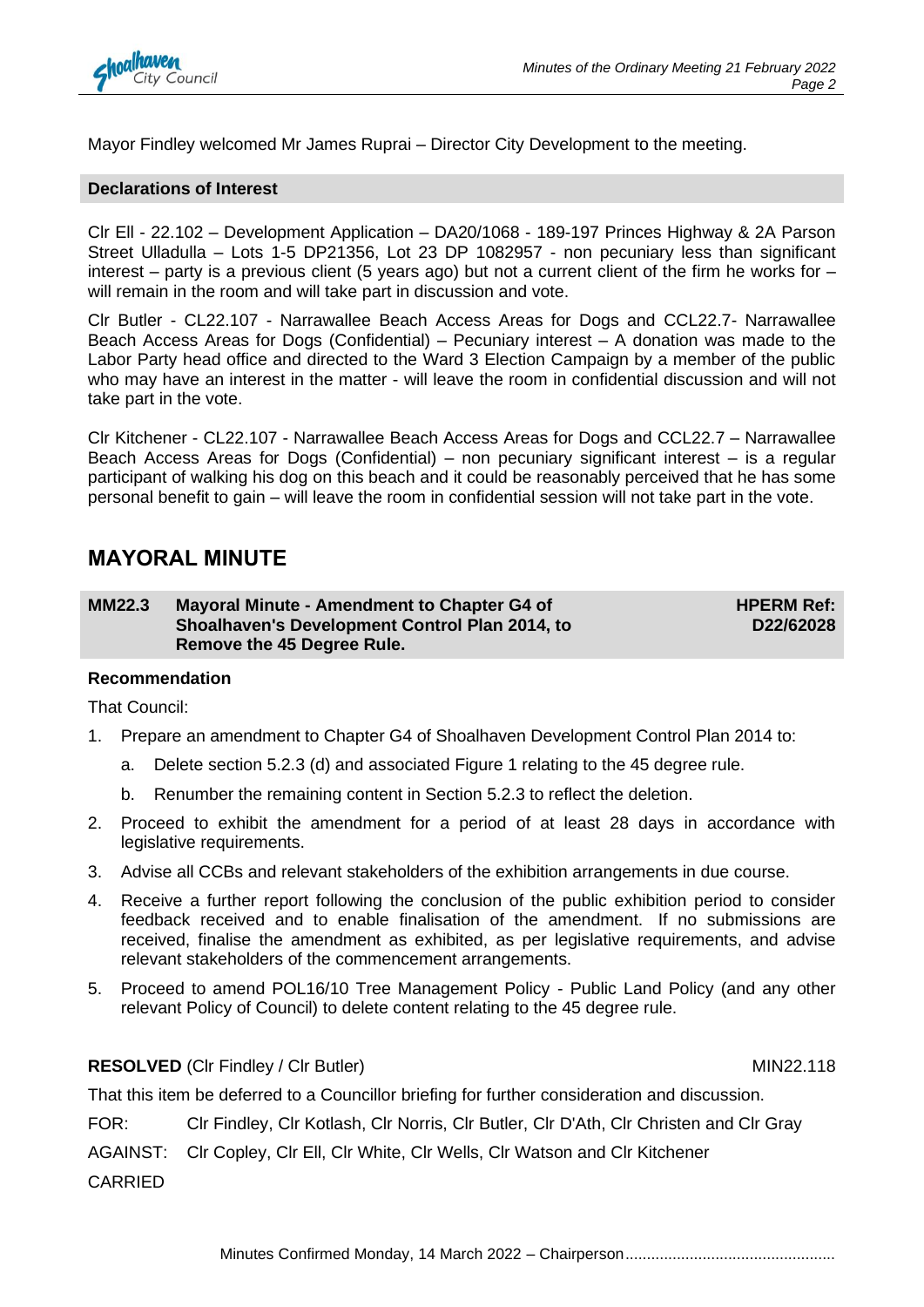# **DEPUTATIONS AND PRESENTATIONS**

A presentation by Peter McLean, Chair of the Audit, Risk & Improvement Committee regarding the Audit, Risk and Improvement Committee Annual Report 2021 was received.

## **Procedural Motion - Bring Item Forward**

## **RESOLVED** (CIr Wells / CIr White) MIN22.119

That the matter of item CL22.95 - Audit, Risk and Improvement Committee Annual Report - 2021 be brought forward for consideration.

FOR: Clr Findley, Clr Kotlash, Clr Norris, Clr Butler, Clr D'Ath, Clr Copley, Clr Ell, Clr Christen, Clr White, Clr Wells, Clr Watson, Clr Kitchener and Clr Gray

AGAINST: Nil

CARRIED

#### **CL22.95 Audit, Risk and Improvement Committee Annual Report - 2021 HPERM Ref: D22/39473**

### **Recommendation**

That Council:

- 1. Receive and note the Audit, Risk and Improvement Committee Annual Report for 2021.
- 2. Express its appreciation to the Audit, Risk and Improvement Committee members for their work throughout 2021 and to the Chair, Mr Peter McLean for his presentation on the Committee's Annual Report.

## **RESOLVED** (CIr Wells / CIr White) MIN22.120

That Council:

- 1. Receive and note the Audit, Risk and Improvement Committee Annual Report for 2021.
- 2. Express its appreciation to the Audit, Risk and Improvement Committee members for their work throughout 2021 and to the Chair, Mr Peter McLean for his presentation on the Committee's Annual Report.
- FOR: Clr Findley, Clr Kotlash, Clr Norris, Clr Butler, Clr D'Ath, Clr Copley, Clr Ell, Clr Christen, Clr White, Clr Wells, Clr Watson, Clr Kitchener and Clr Gray

AGAINST: Nil

CARRIED

A deputation was received on the following item:

## **CL22.114 - Notice of Motion - Hello Huey Mobile Food Van**

Ms Leigh Maloney addressed the meeting and spoke for the recommendation.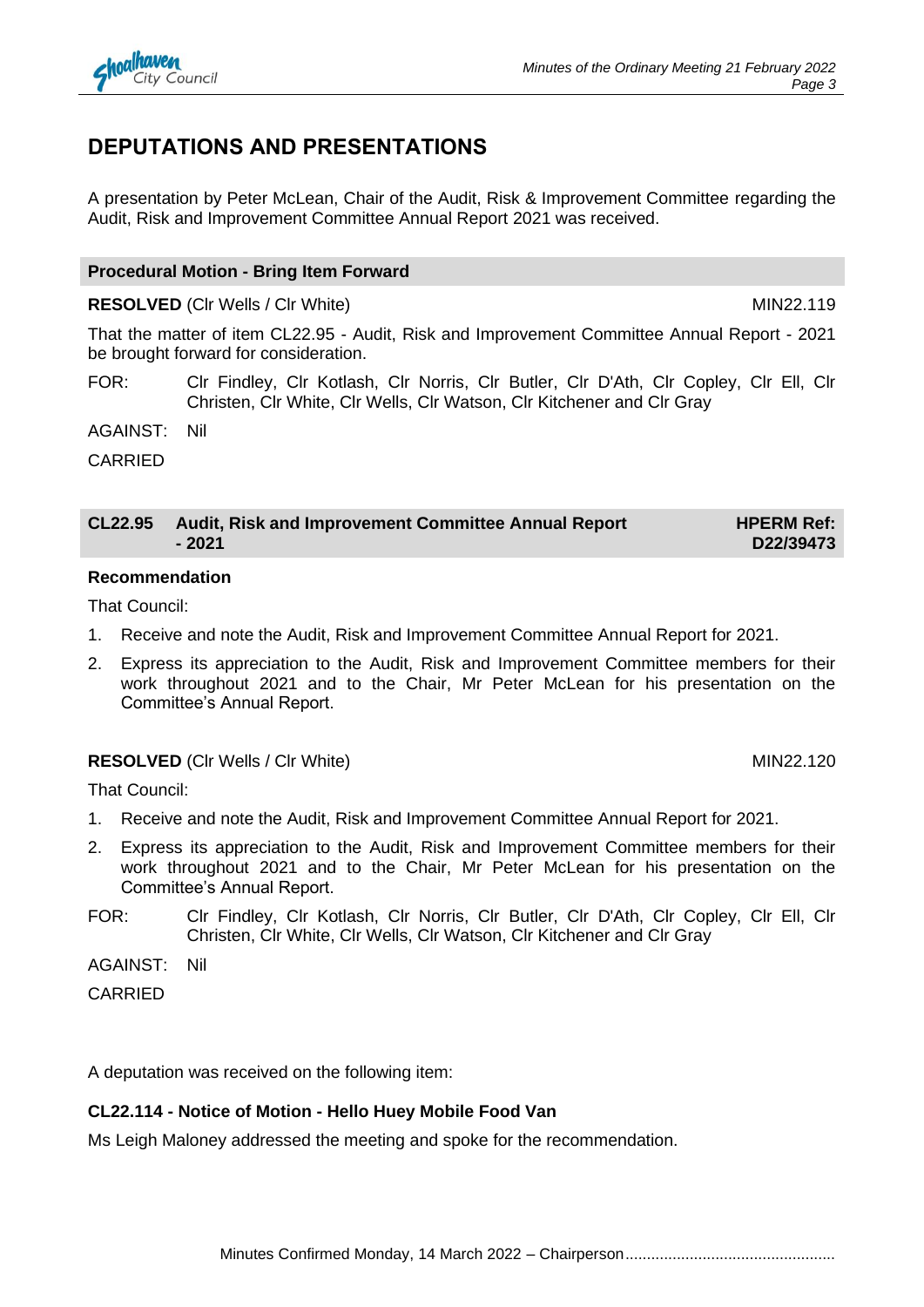

# **REPORTS**

#### **Procedural Motion – Call Over – Items Moved en Bloc**

**RESOLVED** (Cir Wells / Cir Ell) MIN22.121

That the matter of items be resolved en bloc:

CL22.96 – DPOP 2021-22 - Quarterly Performance and Budget Report (October - December)

CL22.57 – Proposed Works in Kind Agreement - Construction of Road and Drainage Infrastructure - Island Point Road, St Georges Basin

CL22.101 – Tenders - 69016E Construction of Far North Collector Road and Bridges (5 No.)

CL22.103 – Tenders - Fire Service Upgrade - Nowra Showground

CL22.106 – Tenders - Architectural Design Services - Development Application, Construction Certificate, Tender & Construction Documentation - Bay & Basin Leisure Centre Extensions and Sporting Precinct

CL22.109 – Shoalhaven District Football Association - Regional Sport Facility Fund (Round 2) - Amenities Building

CL22.110 – Moss Vale Road Urban Release Area - Water Reticulation Infrastructure - Commencement of Tendering and Construction Phases

CL22.111 – South Nowra Surcharge Main – Major Upgrades - Commencement of Tendering and Construction Phases

FOR: Clr Findley, Clr Kotlash, Clr Norris, Clr Butler, Clr D'Ath, Clr Copley, Clr Ell, Clr Christen, Clr White, Clr Wells, Clr Watson, Clr Kitchener and Clr Gray

AGAINST: Nil

CARRIED

Note - Items marked with an \* were resolved 'en bloc'.

| <b>CL22.96</b> | DPOP 2021-22 - Quarterly Performance and Budget | <b>HPERM Ref:</b> |
|----------------|-------------------------------------------------|-------------------|
|                | Report (October - December)                     | D21/552679        |

**RESOLVED\*** (Cir Wells / Cir Ell) MIN22.122

That Council:

- 1. Receive the December Quarterly Performance Report on the 2017-2022 Delivery Program and 2021-2022 Operational Plan and publish on Council's website.
- 2. Receive the December 2021 Quarterly Budget Review Report.
- 3. Adopt the budget adjustments as outlined in the December 2021 Quarterly Budget Report Document.
- 4. Discontinue Development Applications Discount Policy on 31 March 2022 in line with the end of the pandemic period as defined by the current Section 10.17, ENVIRONMENTAL PLANNING AND ASSESSMENT ACT 1979: COVID-19 Pandemic - Ministerial Orders (2021) and the sunset date of COVID-19 Contributions Discount Subsidy Policy.
- FOR: Clr Findley, Clr Kotlash, Clr Norris, Clr Butler, Clr D'Ath, Clr Copley, Clr Ell, Clr Christen, Clr White, Clr Wells, Clr Watson, Clr Kitchener and Clr Gray
- AGAINST: Nil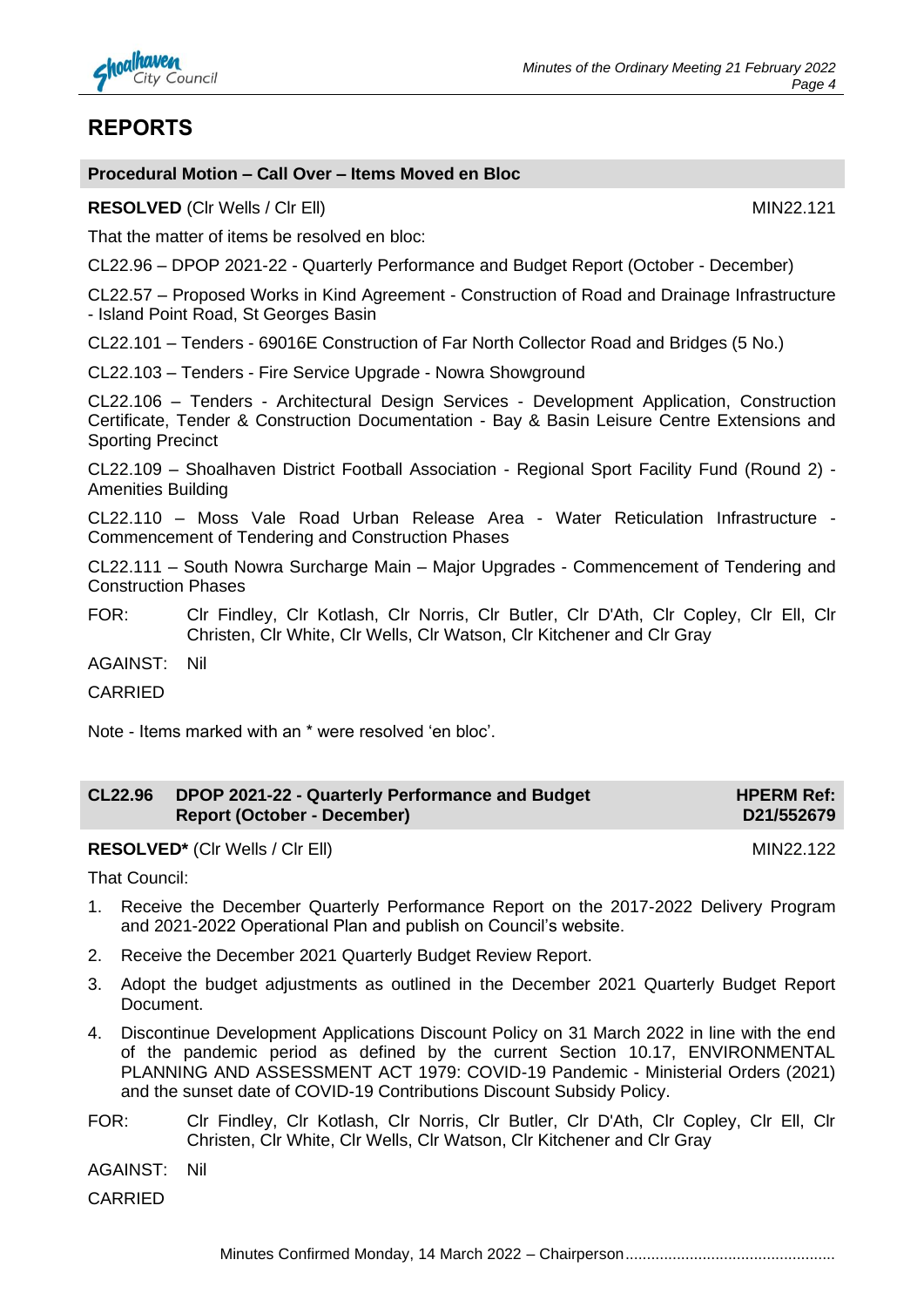

#### **Procedural Motion - Bring Item Forward**

#### **RESOLVED** (CIr White / CIr Ell) MIN22.123

That the following items be brought forward for consideration:

- CL22.114 Notice of Motion Hello Huey Mobile Food Van
- CL22.102 Development Application DA20/1068 189-197 Princes Highway & 2A Parson Street Ulladulla – Lots 1-5 DP21356, Lot 23 DP 1082957.
- FOR: Clr Findley, Clr Kotlash, Clr Norris, Clr Butler, Clr D'Ath, Clr Copley, Clr Ell, Clr Christen, Clr White, Clr Wells, Clr Watson, Clr Kitchener and Clr Gray

AGAINST: Nil

CARRIED

#### **CL22.114** Notice of Motion - Hello Huey Mobile Food Van **HPERM Ref:**

#### **Recommendation**

That Council provide a temporary Permit/License to Hello Huey Mobile Food Van for a period of 6 months to operate from Matron Porter Drive Reserve Narrawallee (opposite Bangalow Street).

#### **RESOLVED** (CIr White / CIr Wells) MIN22.124

That:

- 1. Council provide a temporary Permit/License to Hello Huey Mobile Food Van for a period of 6 months to operate from Matron Porter Drive Reserve Narrawallee (opposite Bangalow Street).
- 2. In relation to the 12 Category 2 vans the locations or provisions remain the same under Council's Local Approvals Policy until a review is complete or within six months' time.
- FOR: Clr Findley, Clr Kotlash, Clr Norris, Clr Butler, Clr Copley, Clr Ell, Clr Christen, Clr White, Clr Wells, Clr Watson, Clr Kitchener and Clr Gray
- AGAINST: Clr D'Ath

CARRIED

**CL22.102 Development Application – DA20/1068 - 189-197 Princes Highway & 2A Parson Street Ulladulla – Lots 1-5 DP21356, Lot 23 DP 1082957. HPERM Ref: D22/17239**

Clr Ell - non pecuniary less than significant interest – property owner is a previous client (5 years ago) but not a current client of the firm he works for – remained in the room and took part in discussion and voted.

#### **Recommendation**

That Council:

1. Approve Development Application, by way of deferred commencement, DA20/1068 for a Bunnings Warehouse incorporating subdivision of Lot 23 DP 1082957 2A Parson Street, Ulladulla and consolidation of the southern portion with Lots 1-5 in DP 21356 189 - 197 Princes Highway and construction of associated infrastructure that includes roadworks (new roundabout, median and entry/exit driveways) in the Princes Highway and partial extension of St Vincent Street, as detailed in the draft conditions of consent, at Attachment 2 to this report.

**D22/60755**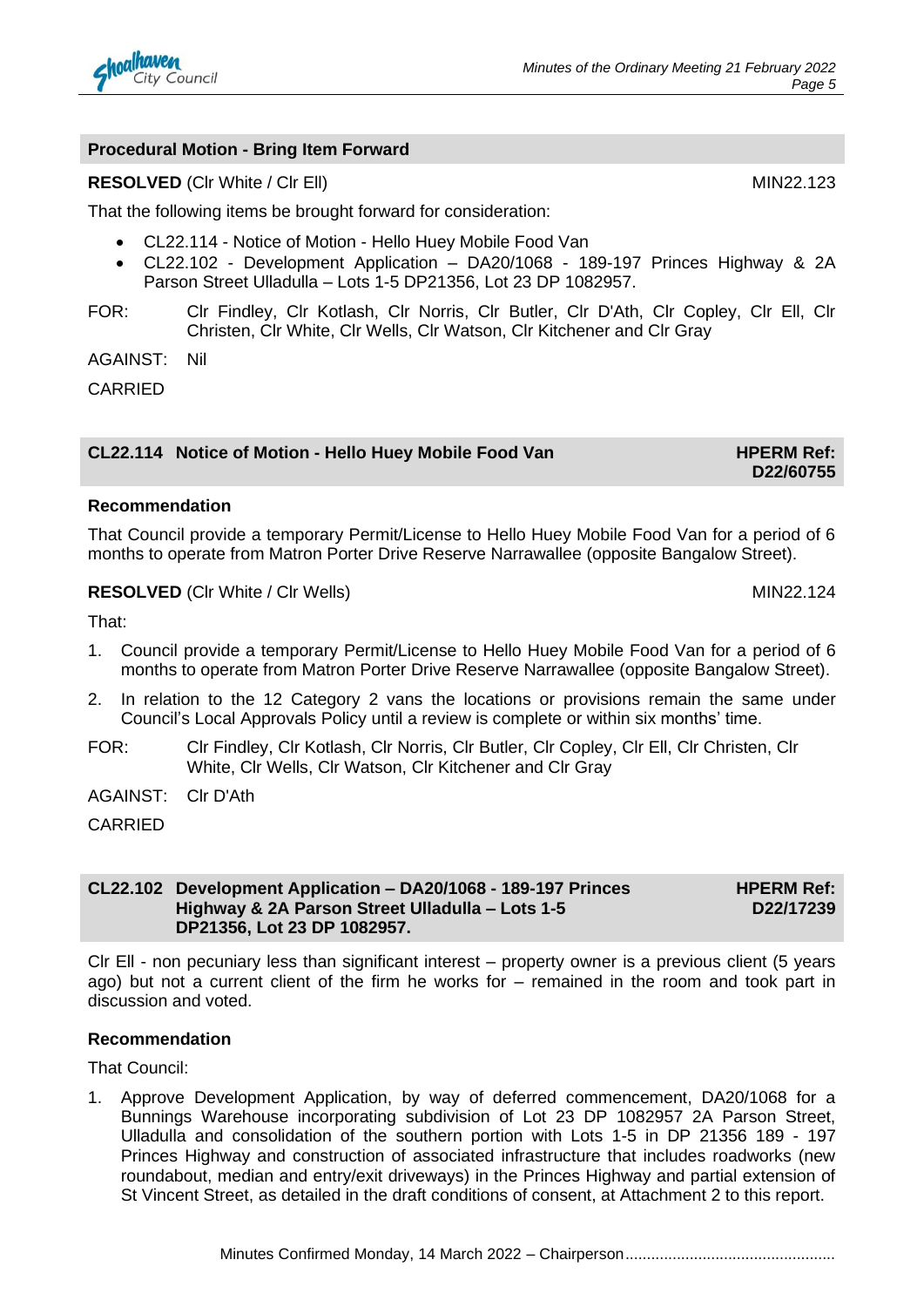- 2. Approve the proposed Voluntary Planning Agreement (VPA) with Bunnings Lots 1-5 in DP 21356 and part of Lot 23 DP 1082957, 189 - 197 Princes Highway and 2A Parson Street, Ulladulla for the construction of road infrastructure as outlined in this report and referenced in Attachments 4 and 5 to this report.
- 3. Delegate authority to Council's Chief Executive Officer, or his delegate, to enter into and register the Planning Agreement consistent with the detailed key terms.

# **RESOLVED** (CIr Butler / CIr Christen) MIN22.125

That this item be deferred to further consider the accumulative traffic impact on Parson Street, Dowling Street and Princes Highway, Ulladulla and that the network modelling be presented to Council for consideration.

FOR: Clr Findley, Clr Kotlash, Clr Norris, Clr Butler, Clr D'Ath, Clr Copley, Clr Ell, Clr Christen, Clr White, Clr Wells, Clr Watson, Clr Kitchener and Clr Gray

AGAINST: Nil

CARRIED

## **CL22.97 Investment Report - January 2022 HPERM Ref: HPERM Ref:**

## **Recommendation**

That Council:

- 1. Receive the Record of Investments for the Period to 31 January 2022.
- 2. Note that Council's total Investment Portfolio (excluding the Long-Term Growth Fund) returned 0.89% per annum for the month of January 2022, exceeding the benchmark AusBond Bank Bill Index (0.06% pa) by 83 basis points (0.83%).
- 3. Note the performance of the Long-Term Growth Fund as presented in the report.

## **RESOLVED** (CIr White / CIr Wells) MIN22.126

**D22/19532**

That Council:

- 1. Receive the Record of Investments for the Period to 31 January 2022.
- 2. Note that Council's total Investment Portfolio (excluding the Long-Term Growth Fund) returned 0.89% per annum for the month of January 2022, exceeding the benchmark AusBond Bank Bill Index (0.06% pa) by 83 basis points (0.83%).
- 3. Note the performance of the Long-Term Growth Fund as presented in the report.
- FOR: Clr Findley, Clr Kotlash, Clr Norris, Clr Butler, Clr D'Ath, Clr Copley, Clr Ell, Clr Christen, Clr White, Clr Wells, Clr Watson, Clr Kitchener and Clr Gray

AGAINST: Nil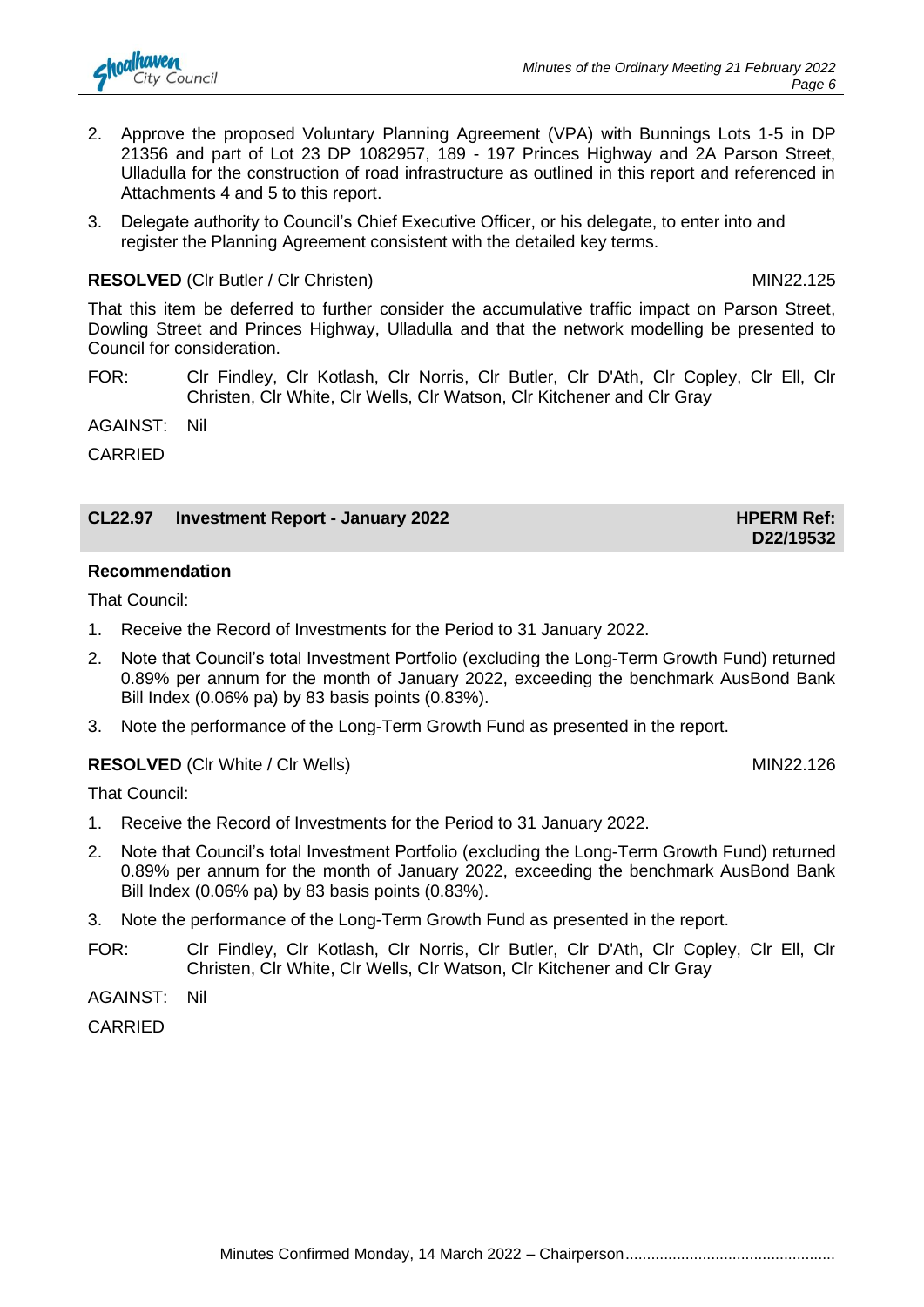

#### **CL22.98 Information Report - NSW Environmental Planning and Assessment (Statement of Expectations) Order 2021**

#### **HPERM Ref: D22/37238**

#### **Recommendation**

That Council:

- 1. Receive the report on the NSW Minister's Environmental Planning and Assessment (Statement of Expectations) Order 2021 for information.
- 2. Consider further reports on this matter, as required, to enable more detailed consideration or identify a Council response if needed.

### **RESOLVED** (CIr Ell / Cir Copley) MIN22.127

That Council

- 1. Receive the report on the NSW Minister's Environmental Planning and Assessment (Statement of Expectations) Order 2021 for information.
- 2. Consider further reports on this matter, as required, to enable more detailed consideration or identify a Council response if needed.
- 3. In light of the report convene a briefing for Councillors to consider the report and the issues causing delays of DA processing times.
- 4. Contact Local Government NSW and relevant Ministers and advise them of Council's concerns.
- FOR: Clr Findley, Clr Kotlash, Clr Norris, Clr Butler, Clr D'Ath, Clr Copley, Clr Ell, Clr Christen, Clr White, Clr Wells, Clr Watson, Clr Kitchener and Clr Gray

AGAINST: Nil

CARRIED

#### **CL22.57 Proposed Works in Kind Agreement - Construction of Road and Drainage Infrastructure - Island Point Road, St Georges Basin HPERM Ref: D22/1636**

**RESOLVED<sup>\*</sup>** (CIr Wells / CIr Ell) MIN22.128

That Council:

- 1. Provide 'in-principle' support to finalise negotiations and enter into a Works in Kind Agreement (WIKA) with the owner/developers of Lot 69 DP 25550, The Old Wool Rd, St Georges Basin; Lot 68 DP 25550 Island Point Rd, St Georges Basin; Lot 4 DP 785956, Island Point Road, St Georges Basin for the construction of road and drainage infrastructure and land value, as outlined in this report, except where further negotiations result in substantial changes to the proposal, in which case Council will receive a further report prior to proceeding.
- 2. Delegate authority to Council's Chief Executive Officer, or his delegate, to prepare and enter into the WIKA following final negotiations.
- 3. Endorse the allocation of deleted funds from Planning Area 3 to cover any shortfall in available funds that may occur relating to the construction of the road and drainage infrastructure and land value, following the procurement of independent costings. If there is not enough in the Planning Area 3 deleted funds budget to cover any shortfall, the remaining shortfall is to be covered by the developer upfront and reimbursed back to the developer as contributions are received over time for 03ROAD2023 and 03DRAI3001, to the value of the difference.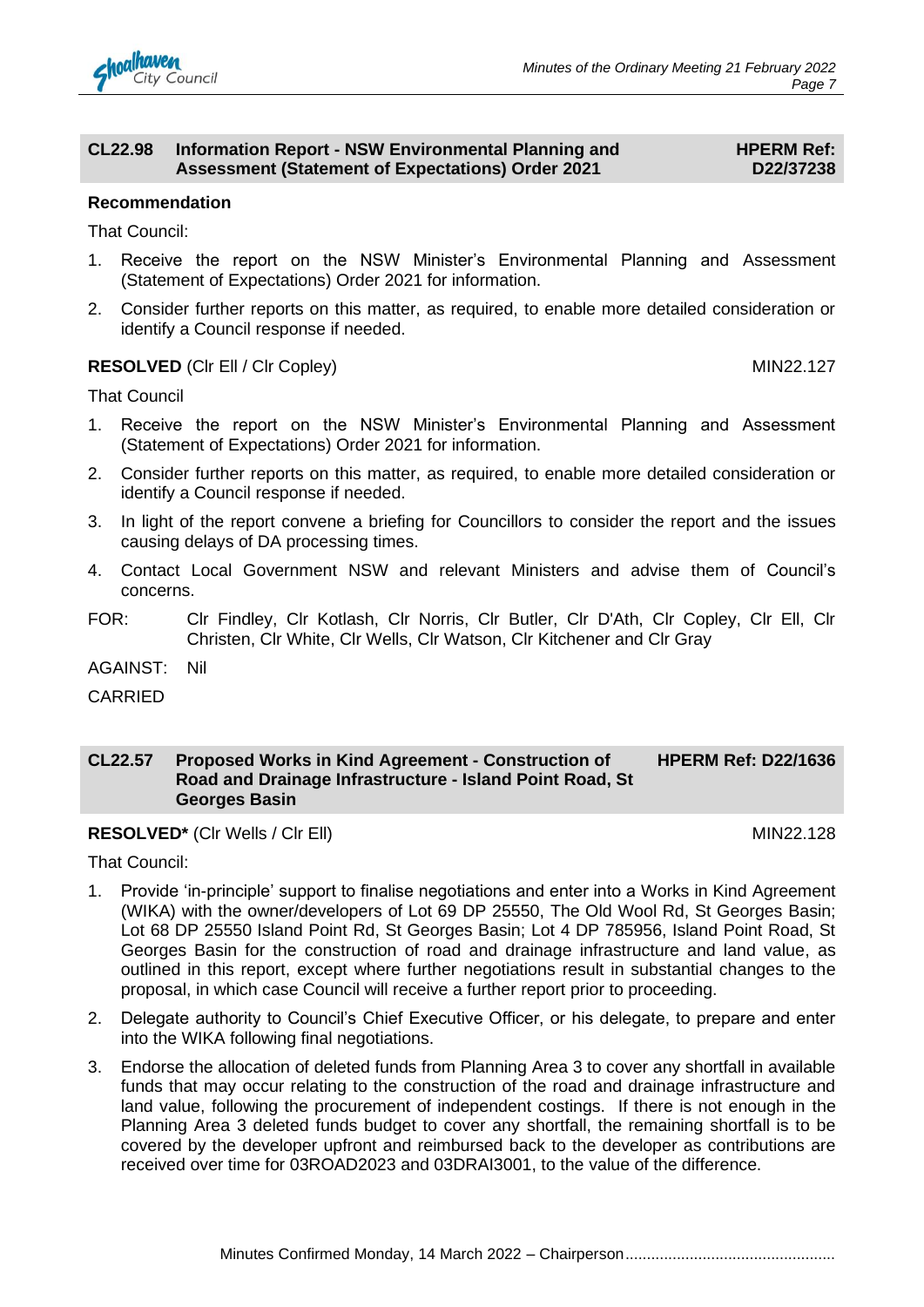4. Notify the owner/developer of this resolution.

FOR: Clr Findley, Clr Kotlash, Clr Norris, Clr Butler, Clr D'Ath, Clr Copley, Clr Ell, Clr Christen, Clr White, Clr Wells, Clr Watson, Clr Kitchener and Clr Gray

AGAINST: Nil

CARRIED

#### **CL22.65 Report Back - Lot 29 DP874275, Seascape Close, Narrawallee - Requested Purchase and National Park Addition HPERM Ref: D22/20091**

#### **Recommendation**

That Council

- 1. Work with the local community, local interest groups and the Local Member, Hon Shelley Hancock MP, to collectively explore opportunities to bring the subject land into public ownership and undertake required advocacy in this regard.
- 2. Write to the new NSW Minister for the Environment & Heritage, James Griffin MP, requesting that the NSW Government actively assist with or acquire the subject land, given its high conservation value.

#### **RESOLVED** (CIr White / CIr Wells) MIN22.129

That Council

- 1. Work with the local community, local interest groups and the Local Member, Hon Shelley Hancock MP, to collectively explore opportunities to bring the subject land into public ownership and undertake required advocacy in this regard.
- 2. Write to the new NSW Minister for the Environment & Heritage, James Griffin MP, requesting that the NSW Government actively assist with or acquire the subject land, given its high conservation value.
- 3. Hold a Councillor briefing on this matter.
- FOR: Clr Findley, Clr Kotlash, Clr Norris, Clr Butler, Clr D'Ath, Clr Copley, Clr Ell, Clr Christen, Clr White, Clr Wells, Clr Watson, Clr Kitchener and Clr Gray

AGAINST: Nil

CARRIED

#### **CL22.99 Parkcare Action Plans - Parker Crescent Reserve / Sawmill - Queen Street Reserve / Shoalhaven Heads Memorial Park / Waratah Park HPERM Ref: D21/550654**

### **Recommendation**

That Council:

- 1. Endorse the updated and new "Parkcare" Plans for
	- a. Parker Crescent Reserve Berry (NEW)
	- b. Sawmill / Queen Street Reserve Berry (NEW)
	- c. Shoalhaven Heads Memorial Park (UPDATED)
	- d. Waratah Park Bomaderry (UPDATED)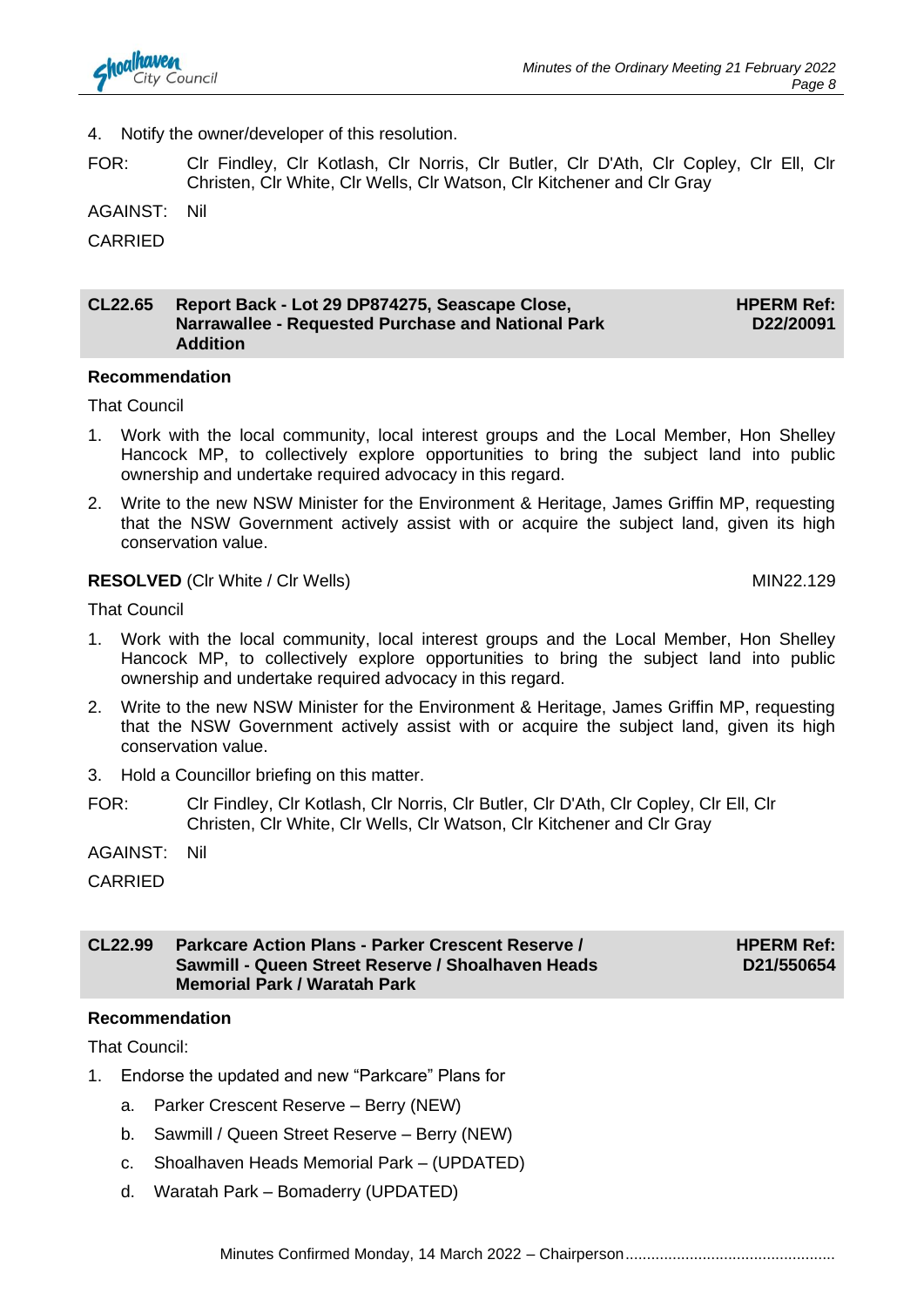2. Continue to allocate ongoing annual operating funding of \$400 (GST exclusive and CPI adjusted) for each Parkcare Group, totalling \$1,600 to cover safety PPE, miscellaneous materials, waste disposal and purchase minor tools.

## **RESOLVED** (CIr White / CIr Wells) MIN22.130

That Council:

- 1. Endorse the updated and new "Parkcare" Plans for
	- a. Parker Crescent Reserve Berry (NEW)
	- b. Sawmill / Queen Street Reserve Berry (NEW)
	- c. Shoalhaven Heads Memorial Park (UPDATED)
	- d. Waratah Park Bomaderry (UPDATED)
- 2. Continue to allocate ongoing annual operating funding of \$400 (GST exclusive and CPI adjusted) for each Parkcare Group, totalling \$1,600 to cover safety PPE, miscellaneous materials, waste disposal and purchase minor tools.
- FOR: Clr Findley, Clr Kotlash, Clr Norris, Clr Butler, Clr D'Ath, Clr Copley, Clr Ell, Clr Christen, Clr White, Clr Wells, Clr Watson, Clr Kitchener and Clr Gray

AGAINST: Nil

CARRIED

#### **CL22.100 Expression of Interest - Lease, Alternate Site Occupation Requirements by Safe Waters Community Care and Milton Ulladulla Historical Society - 100 St Vincent Street Ulladulla HPERM Ref: D22/15721**

**Recommendation** 

That in respect to 100 Vincent Street Ulladulla, Council:

- 1. Agree to the use and occupation of Section B, comprising of the whole building, by the Safe Waters Community Care Inc. (SWCC), for a five (5) year lease term with a five (5) year option, subject to any formal approval.
- 2. Agree to the use and occupation of Section A, comprising of a shed in the rear of the site, including an insulated office area, toilet and kitchenette, by the Milton Ulladulla Historical Society (MUHS), for a five (5) year lease term with a five (5) year option, subject to any formal approval.
- 3. Provide the following allocation in the 2022/2023 Building Services Operational Draft Budget:
	- a. Compliance and Improvement works \$390,000
	- b. Annual Maintenance and Operating Costs \$20,000

#### **RESOLVED** (CIr D'Ath / CIr White) MIN22.131

That in respect to 100 Vincent Street Ulladulla, Council:

- 1. Agree to the use and occupation of Section B, comprising of the whole building, by the Safe Waters Community Care Inc. (SWCC), for a five (5) year lease term with a five (5) year option, subject to any formal approval.
- 2. Agree to the use and occupation of Section A, comprising of a shed in the rear of the site, including an insulated office area, toilet and kitchenette, by the Milton Ulladulla Historical Society (MUHS), for a five (5) year lease term with a five (5) year option, subject to any formal approval.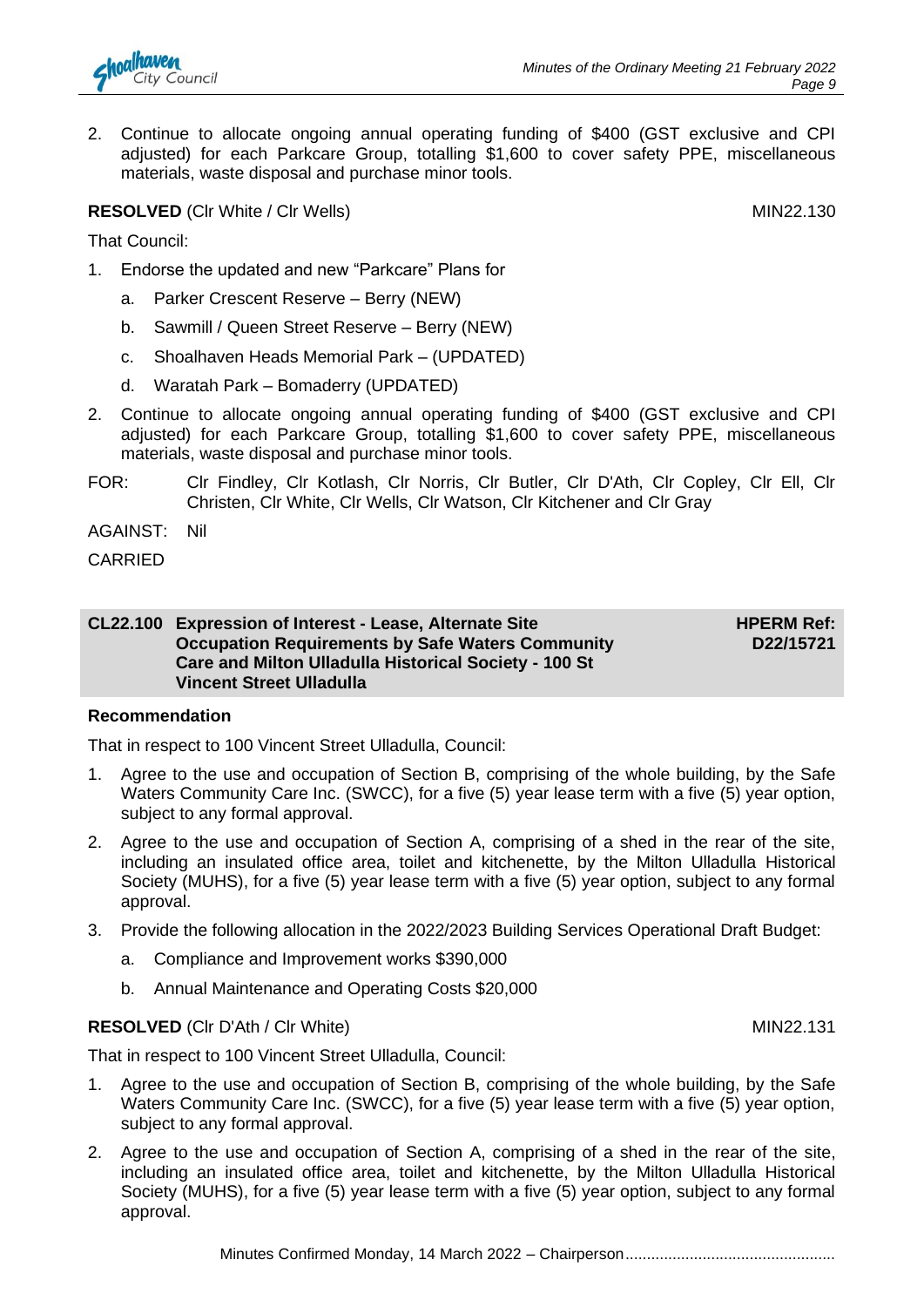

- 3. Provide the following allocation in the 2022/2023 Building Services Operational Draft Budget:
	- a. Compliance and Improvement works \$390,000
	- b. Annual Maintenance and Operating Costs \$20,000
- FOR: Clr Findley, Clr Kotlash, Clr Norris, Clr Butler, Clr D'Ath, Clr Copley, Clr Ell, Clr Christen, Clr White, Clr Wells, Clr Watson, Clr Kitchener and Clr Gray

AGAINST: Nil

CARRIED

#### **CL22.101 Tenders - 69016E Construction of Far North Collector Road and Bridges (5 No.) HPERM Ref: D22/36560**

**RESOLVED<sup>\*</sup>** (CIr Wells / CIr Ell) MIN22.132

That Council consider a separate confidential report in accordance with Section 10A(2)(d)(i) of the Local Government Act 1993.

- FOR: Clr Findley, Clr Kotlash, Clr Norris, Clr Butler, Clr D'Ath, Clr Copley, Clr Ell, Clr Christen, Clr White, Clr Wells, Clr Watson, Clr Kitchener and Clr Gray
- AGAINST: Nil
- CARRIED

#### **CL22.102 DEVELOPMENT APPLICATION – DA20/1068 - 189-197 PRINCES HIGHWAY & 2A PARSON STREET ULLADULLA – LOTS 1-5 DP21356, LOT 23 DP 1082957. HPERM REF: D22/17239**

Item dealt with earlier in the meeting see MIN22.124.

| CL22.103 Tenders - Fire Service Upgrade - Nowra Showground | <b>HPERM Ref:</b> |
|------------------------------------------------------------|-------------------|
|                                                            | D21/526966        |

### **RESOLVED\*** (CIr Wells / CIr Ell) MIN22.133

That Council consider a separate confidential report in accordance with Section 10A(2)(d)(i) of the Local Government Act 1993.

- FOR: Clr Findley, Clr Kotlash, Clr Norris, Clr Butler, Clr D'Ath, Clr Copley, Clr Ell, Clr Christen, Clr White, Clr Wells, Clr Watson, Clr Kitchener and Clr Gray
- AGAINST: Nil

CARRIED

#### **CL22.104 Acceptance of Grant Funding - Stronger Country Communities Fund Round 4 - Bob Proudfoot Pavilion, Sanctuary Point and Shoalhaven Indoor Sports Centre, Bomaderry**

**HPERM Ref: D22/40880**

**Recommendation**

That Council:

1. Accept successful funding applications from the Stronger Country Communities Fund (Round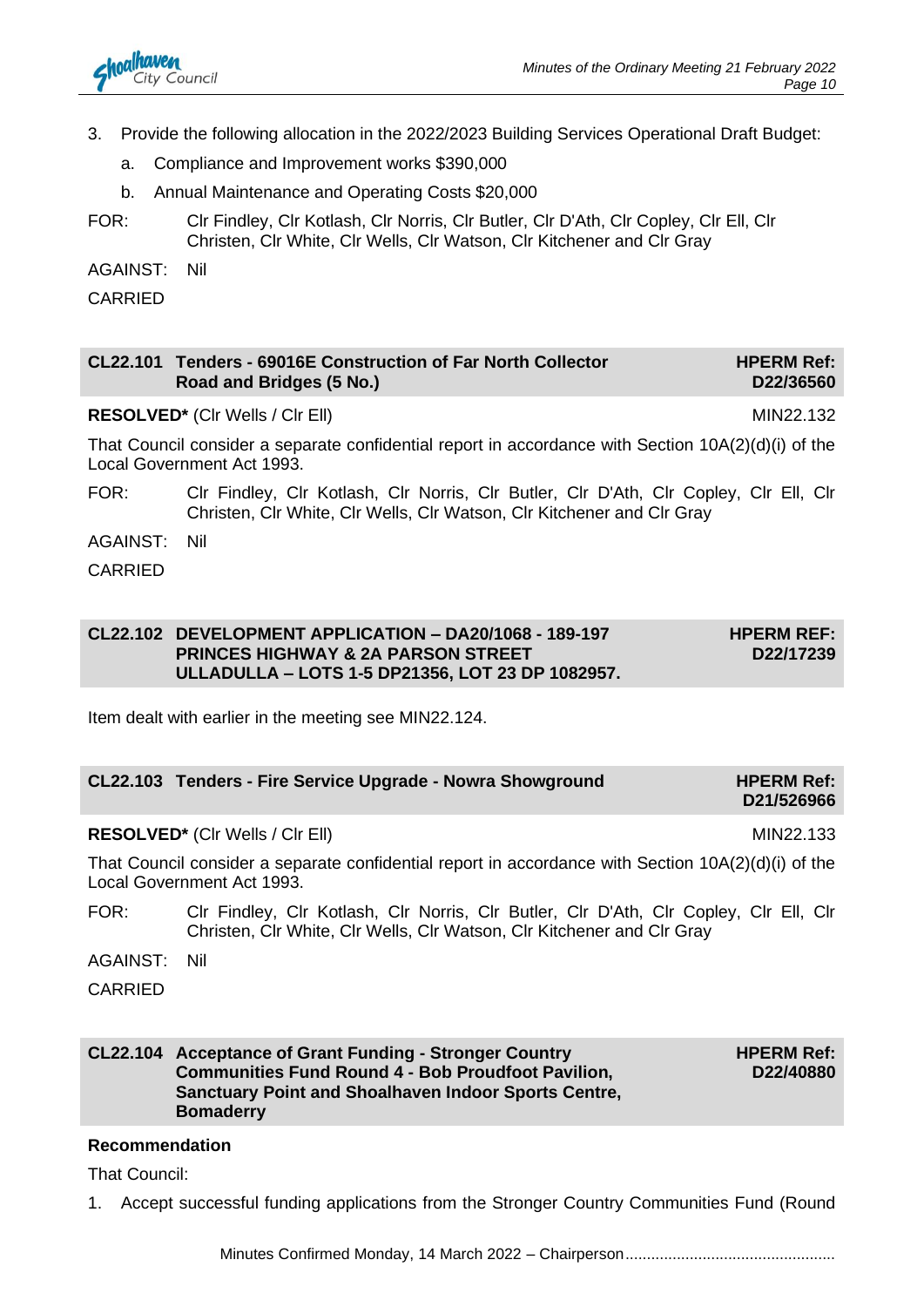

4) for:

- a. Delivery of the Bob Proudfoot Pavilion at Francis Ryan Reserve, Sanctuary Point in the amount of \$398,000.
- b. Purchase of additional sporting equipment for Shoalhaven Indoor Sports Centre, Bomaderry in the amount of \$51,482.
- 2. Make arrangements to forward letters of thanks to the Minister of the Department of Regional New South Wales (DRNSW) The Hon Paul Toole MP.

**RESOLVED** (CIr White / CIr Ell) MIN22.134 That Council:

- 
- 1. Accept successful funding applications from the Stronger Country Communities Fund (Round 4) for:
	- a. Delivery of the Bob Proudfoot Pavilion at Francis Ryan Reserve, Sanctuary Point in the amount of \$398,000.
	- b. Purchase of additional sporting equipment for Shoalhaven Indoor Sports Centre, Bomaderry in the amount of \$51,482.
- 2. Make arrangements to forward letters of thanks to the Minister of the Department of Regional New South Wales (DRNSW) The Hon Paul Toole MP.
- FOR: Clr Findley, Clr Kotlash, Clr Norris, Clr Butler, Clr D'Ath, Clr Copley, Clr Ell, Clr Christen, Clr White, Clr Wells, Clr Watson, Clr Kitchener and Clr Gray

Against: Nil.

CARRIED

#### **CL22.105 Open Space Master Planning - Upcoming Projects and Prioritising the Way Forward. HPERM Ref: D22/7253**

### **Recommendation**

That Council

1. Adopt the priority list of Master Plans for Council owned or managed parks and reserves as proposed in Table 1 below

| <b>Masterplan</b>                                                                    | Categorisation                            | Timeframe / Year | <b>Supported by</b> | <b>Priority</b> |
|--------------------------------------------------------------------------------------|-------------------------------------------|------------------|---------------------|-----------------|
| Huskisson Foreshore<br>Precinct, (Voyager Park to<br>Moona Moona Creek)<br>Huskisson | <b>Destination Park</b>                   | 22/23            | <b>CISP</b>         | 1               |
| Mollymook Beach Reserve,<br>Mollymook                                                | <b>Destination Park</b>                   | 22/23            | <b>CISP</b>         | $\mathbf{2}$    |
| Ulladulla Foreshore and<br>Apex Park, Ulladulla                                      | <b>Destination Park</b>                   | 22/23            | <b>CISP</b>         | 3               |
| Culburra Beach Community<br>Centre, Culburra Beach                                   | Local<br>Community<br>Centre              | 23/24            | MIN21.826           | 4               |
| Greenwell Point Foreshore<br>Reserve, Greenwell Point                                | <b>District</b><br><b>Recreation Park</b> | 23/24            | MIN21.406           | 5               |
| Francis Ryan Reserve,                                                                | <b>District Sports</b>                    | 23/24            | <b>CISP</b>         | 6               |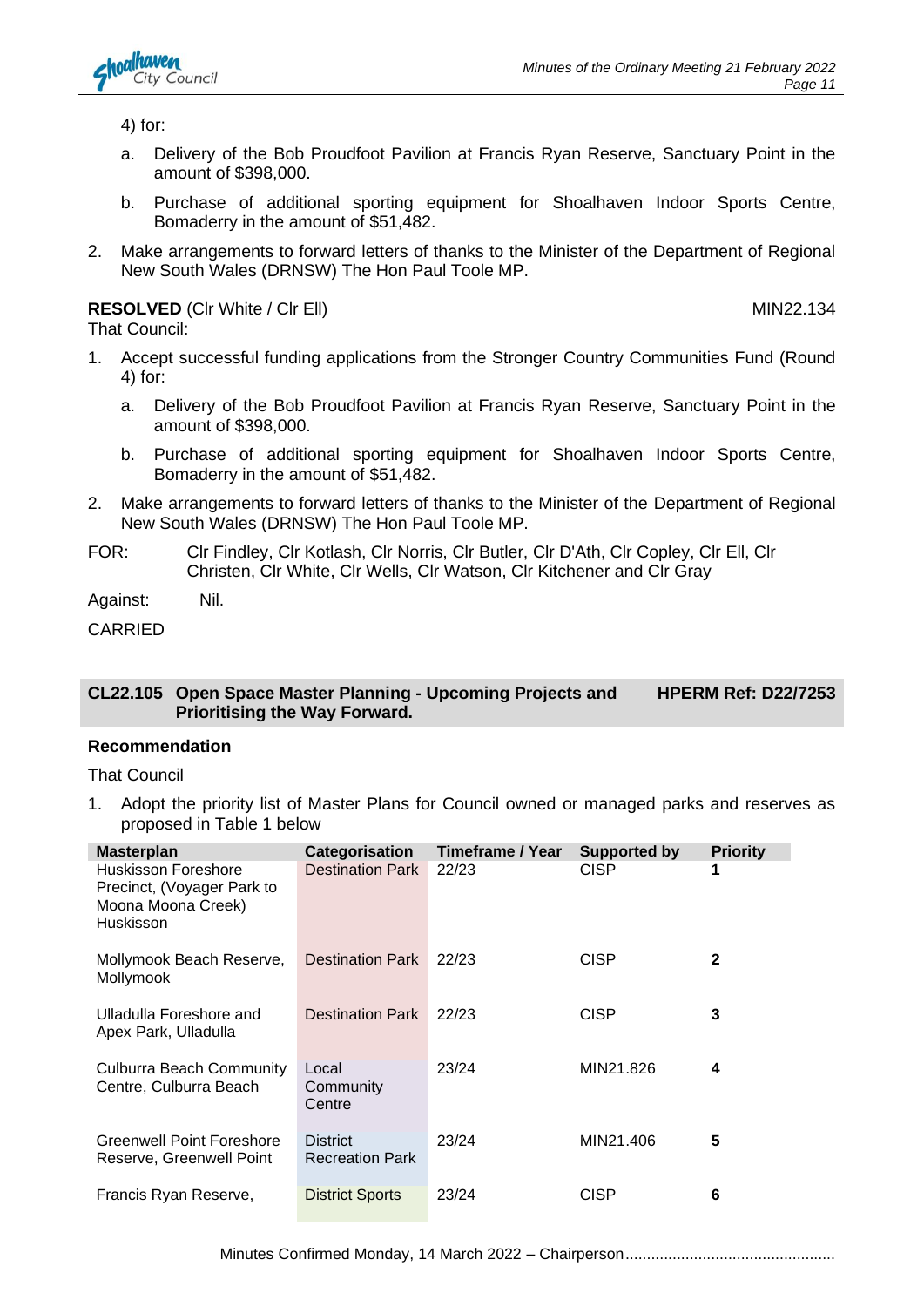

| Sanctuary Point                                       | Park                                      |       |                                  |         |
|-------------------------------------------------------|-------------------------------------------|-------|----------------------------------|---------|
| Elliott Reserve, Currarong                            | <b>District Sports</b><br>Park            | 24/25 | Community                        | 7       |
| <b>Wool Lane Sporting</b><br>Complex, Sanctuary Point | <b>District Sports</b><br>Park            | 24/25 | <b>CISP</b>                      | 8       |
| Huskisson Sportsground,<br>Huskisson                  | <b>District Sports</b><br>Park            | 24/25 | Community/Staff                  | 9       |
| Greys Beach, North Nowra                              | <b>District</b><br><b>Recreation Park</b> | 25/26 | Nowra Bridge<br>Project          | 10      |
| Harry Sawkins Park, Nowra                             | <b>District</b><br><b>Recreation Park</b> | 25/26 | <b>CISP</b>                      | 11      |
| <b>Plantation Point Reserve,</b><br>Vincentia         | <b>District</b><br><b>Recreation Park</b> | 25/26 | Community                        | $12 \,$ |
| Edwards Avenue Reserve,<br>Bomaderry                  | Local<br><b>Recreation Park</b>           | 26/27 | <b>CISP</b>                      | 13      |
| Barker Reserve, Burrill<br>Lake                       | Local<br><b>Recreation Park</b>           | 26/27 | MIN20.754<br>Community led<br>MP | 14      |
| Callala Bay Sports Park,<br>Callala Bay               | <b>District Sports</b><br>Park            | 27/28 | Community/Staff                  | 15      |

- 2. Consider an annual recurrent funding request of \$300,000 +CPI within the City Lifestyles budget to facilitate the development and completion of Master Plans for Council owned or managed parks and reserves (as proposed in Table 1).
- 3. Receive an annual report recommending the priority schedule of Master Plans.

### **RESOLVED** (Cir Wells / Cir Christen) MIN22.135

That Council:

- 1. Consider an annual recurrent funding request of \$300,000 +CPI within the City Lifestyles budget to facilitate the development and completion of Master Plans for Council owned or managed parks and reserves (as proposed in Table 1).
- 2. Hold a Workshop for Councillors to determine priorities for the completion of Master Plans.
- FOR: Clr Findley, Clr Kotlash, Clr Norris, Clr Butler, Clr D'Ath, Clr Copley, Clr Ell, Clr Christen, Clr White, Clr Wells, Clr Watson, Clr Kitchener and Clr Gray
- AGAINST: Nil

CARRIED

**CL22.106 Tenders - Architectural Design Services - Development Application, Construction Certificate, Tender & Construction Documentation - Bay & Basin Leisure Centre Extensions and Sporting Precinct HPERM Ref: D22/7887**

### **RESOLVED\*** (CIr Wells / CIr Ell) MIN22.136

That Council consider a separate confidential report for tender process of Architectural Design

Minutes Confirmed Monday, 14 March 2022 - Chairperson.........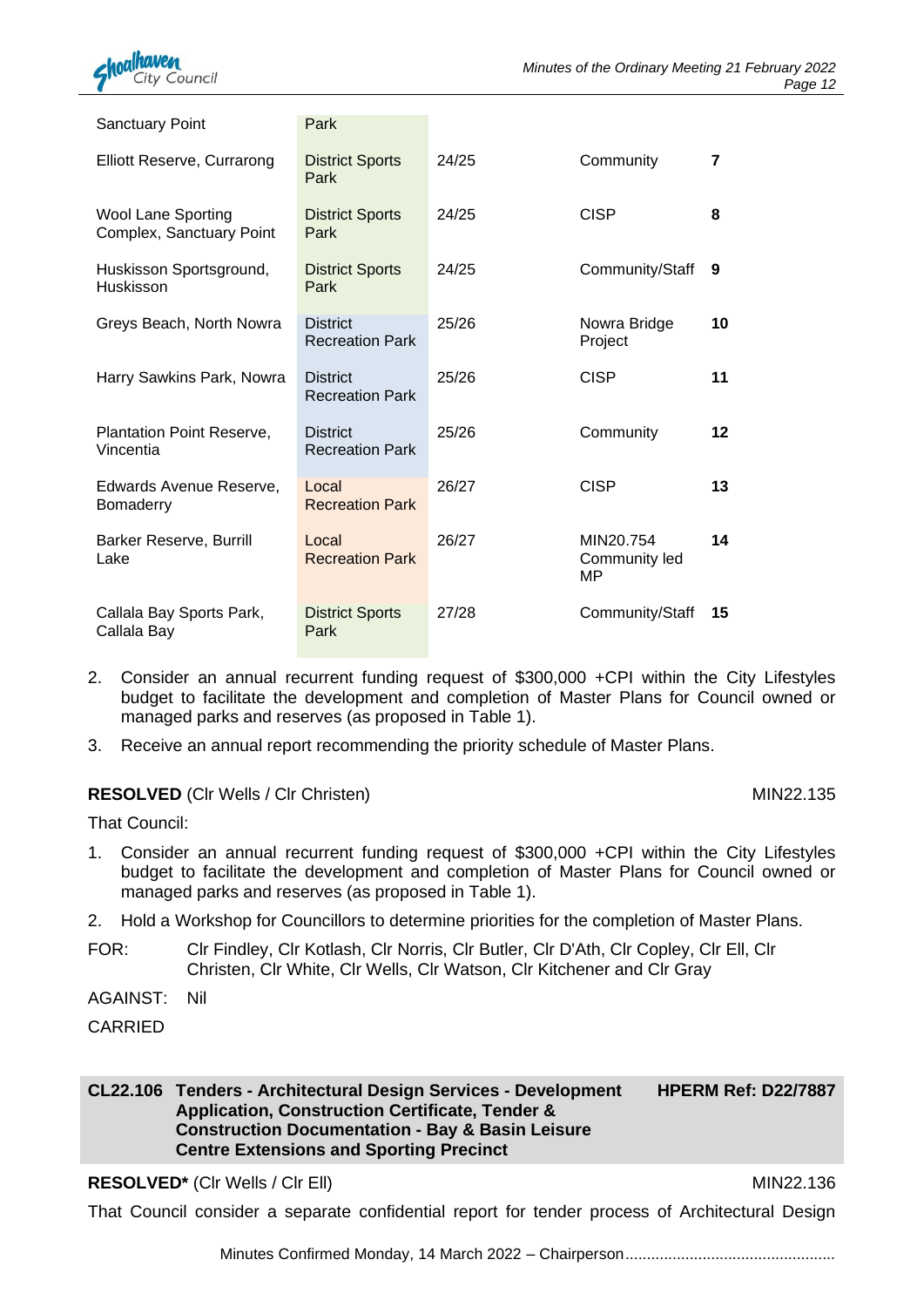

Services – Development Application, Construction Documentation for Bay and Basin Leisure Centre Extensions and Sporting Precinct, Wool Lane Vincentia, known as Bay and Basin Community Hub in accordance with Section 10A(2)(d)(i) of the Local Government Act 1993.

FOR: Clr Findley, Clr Kotlash, Clr Norris, Clr Butler, Clr D'Ath, Clr Copley, Clr Ell, Clr Christen, Clr White, Clr Wells, Clr Watson, Clr Kitchener and Clr Gray

AGAINST: Nil

CARRIED

## **CL22.107** Narrawallee Beach Access Areas for Dogs **HPERM Ref: HPERM Ref:**

# **D22/38915**

Clr Butler - Pecuniary interest – A donation was made to the Labor Party head office and directed to the Ward 3 Election Campaign by a member of the public who may have an interest in the matter - remained in room for open session - left meeting during confidential session and did not take part in discussion or vote.

Clr Kitchener – non pecuniary significant interest in confidential item CCL22.7 – is a regular participant of walking his dog on this beach and it could be reasonably perceived that he has some personal benefit to gain – remained in room for open session - left meeting during confidential session and did not take part in discussion or vote.

#### **Recommendation**

That Council, in accordance with Section 10A(2)(g) of the Local Government Act 1993, consider a separate confidential report in relation to Access Areas For Dogs at Narrawallee Beach.

### **RESOLVED** (CIr White / CIr Wells) MIN22.137

That Council, in accordance with Section 10A(2)(g) of the Local Government Act 1993, consider a separate confidential report in relation to Access Areas For Dogs at Narrawallee Beach.

FOR: Clr Findley, Clr Kotlash, Clr Norris, Clr Butler, Clr D'Ath, Clr Copley, Clr Ell, Clr Christen, Clr White, Clr Wells, Clr Watson, Clr Kitchener and Clr Gray

AGAINST: Nil

CARRIED

#### **CL22.108 Ongoing Bushfire Outreach Community Support and Ulladulla Civic Centre Recovery HUB Services HPERM Ref: D22/44740**

#### **Recommendation**

That Council

- 1. Maintains the current level of recovery support being provided to the Shoalhaven Bushfire affected community to December 2022 by approving:
	- a. The allocation of funds of \$105,000 to continue with the provision of the services to the end of December 2022 for the:
		- i. Outreach Service and recovery hotline
		- ii. Bushfire Recovery HUB 2 days per week at the Ulladulla Civic Centre
- 2. Continues to monitor grant funding opportunities and prepare funding submissions where eligible.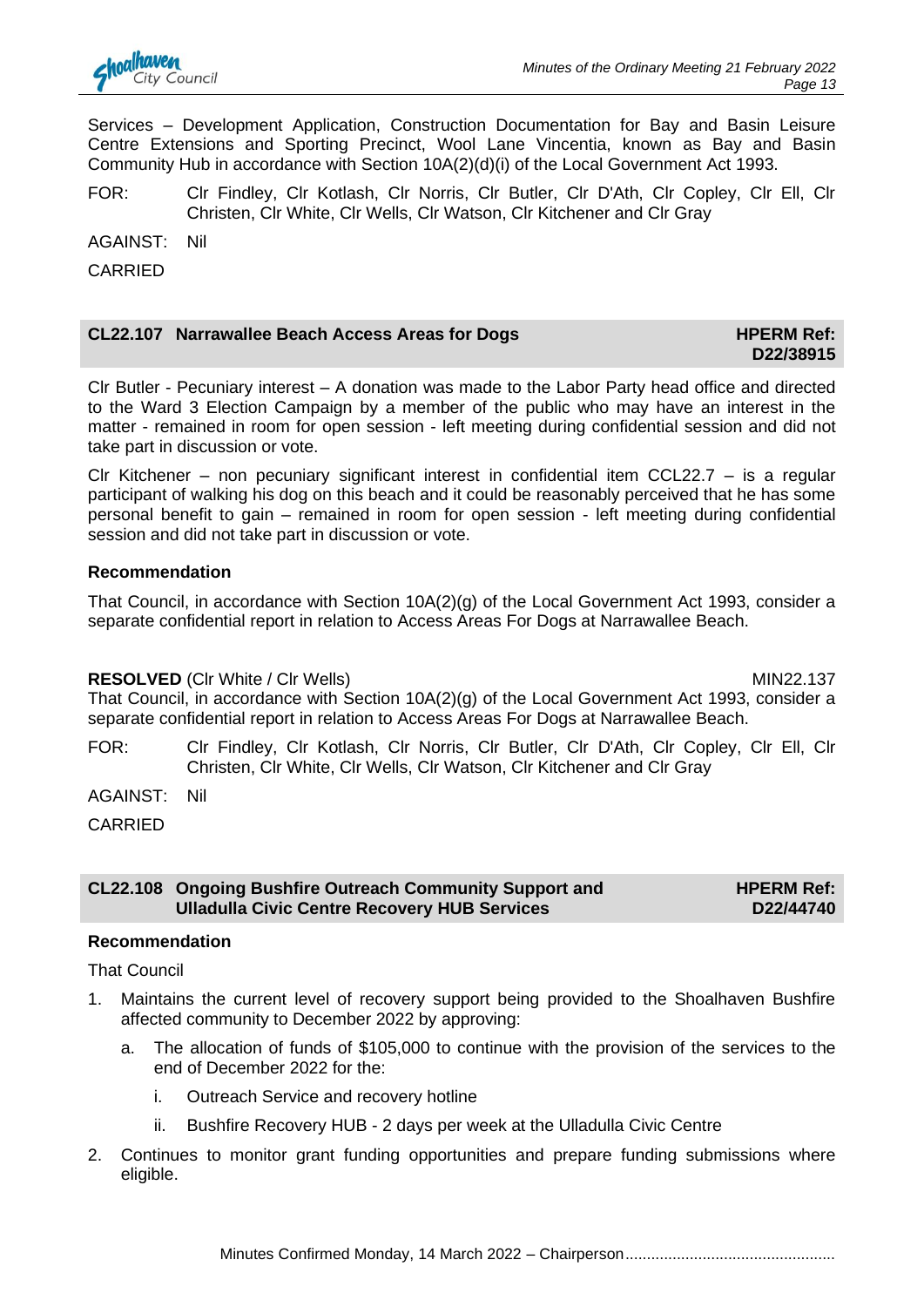

#### **RESOLVED** (CIr Butler / CIr Christen) MIN22.138

That Council

- 1. Maintains the current level of recovery support being provided to the Shoalhaven Bushfire affected community to December 2022 by approving:
	- a. The allocation of funds of \$105,000 to continue with the provision of the services to the end of December 2022 for the:
		- i. Outreach Service and recovery hotline
		- ii. Bushfire Recovery HUB 2 days per week at the Ulladulla Civic Centre
- 2. Continues to monitor grant funding opportunities and prepare funding submissions where eligible.
- FOR: Clr Findley, Clr Kotlash, Clr Norris, Clr Butler, Clr D'Ath, Clr Copley, Clr Ell, Clr Christen, Clr White, Clr Wells, Clr Watson, Clr Kitchener and Clr Gray

AGAINST: Nil

CARRIED

| CL22.109 Shoalhaven District Football Association - Regional | <b>HPERM Ref:</b> |
|--------------------------------------------------------------|-------------------|
| <b>Sport Facility Fund (Round 2) - Amenities Building</b>    | D22/50676         |

**RESOLVED\*** (CIr Wells / CIr Ell) MIN22.139

That Council consider a separate confidential report for Shoalhaven District Football Association – Regional Sport Facility Fund Round 2 – Amenities Building Grant.

FOR: Clr Findley, Clr Kotlash, Clr Norris, Clr Butler, Clr D'Ath, Clr Copley, Clr Ell, Clr Christen, Clr White, Clr Wells, Clr Watson, Clr Kitchener and Clr Gray

AGAINST: Nil

CARRIED

| CL22.110 Moss Vale Road Urban Release Area - Water   | <b>HPERM Ref:</b> |
|------------------------------------------------------|-------------------|
| <b>Reticulation Infrastructure - Commencement of</b> | D21/548097        |
| <b>Tendering and Construction Phases</b>             |                   |

**RESOLVED<sup>\*</sup>** (CIr Wells / CIr Ell) MIN22.140

That Council note that the approvals process for the Moss Vale Road Urban Release Area, Water Reticulation Infrastructure has been completed and that the tendering and construction phases will now commence.

FOR: Clr Findley, Clr Kotlash, Clr Norris, Clr Butler, Clr D'Ath, Clr Copley, Clr Ell, Clr Christen, Clr White, Clr Wells, Clr Watson, Clr Kitchener and Clr Gray

AGAINST: Nil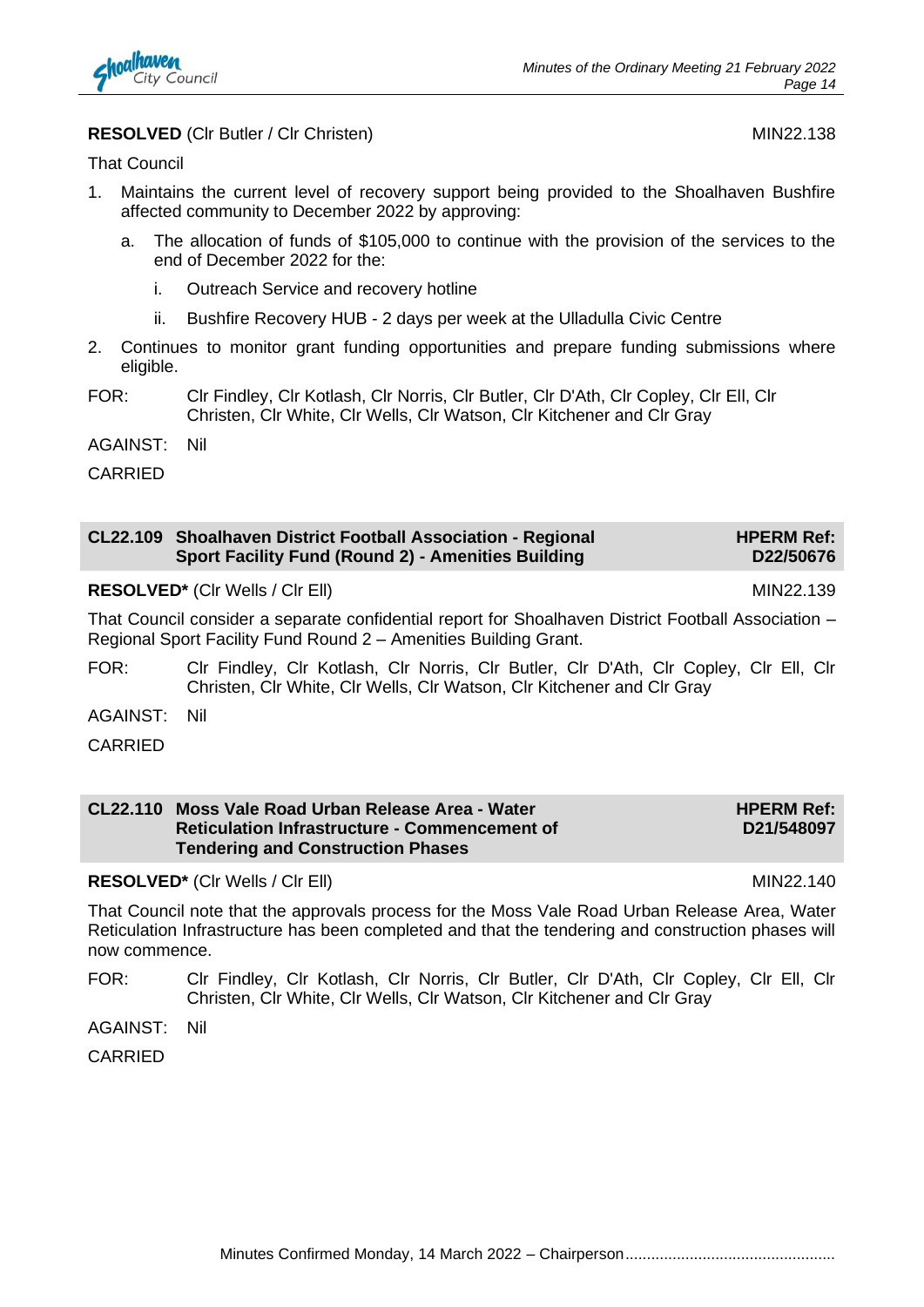#### **CL22.111 South Nowra Surcharge Main – Major Upgrades - Commencement of Tendering and Construction Phases**

**HPERM Ref: D22/8441**

#### **RESOLVED\*** (CIr Wells / CIr Ell) MIN22.141

That Council note that the approvals process for the South Nowra Surcharge Main – Major Upgrades has been completed and that the tendering and construction phases will now commence.

FOR: Clr Findley, Clr Kotlash, Clr Norris, Clr Butler, Clr D'Ath, Clr Copley, Clr Ell, Clr Christen, Clr White, Clr Wells, Clr Watson, Clr Kitchener and Clr Gray

AGAINST: Nil

CARRIED

# **NOTICES OF MOTION / QUESTIONS ON NOTICE**

| CL22.112 Notice of Motion - Maintenance of Community Open | <b>HPERM Ref:</b> |
|-----------------------------------------------------------|-------------------|
| <b>Spaces</b>                                             | D22/60445         |

#### **Recommendation**

That Council

- 1. Acknowledge that due to a range of extenuating circumstances including above average rainfall, and impact by COVID-19 to the Shoalhaven City Council workforce the maintenance of community open spaces across the city has been significantly impacted and many open spaces are not in an appropriate condition for community use.
- 2. Investigates the option to engage external contractors for a determined period to assist Council staff to undertake the task of addressing the backlog of lawnmowing and general maintenance to ensure safe and usable facilities.
- 3. Engage any contractors from locally registered businesses in the city.

### **RESOLVED** (CIr Copley / CIr Ell) MIN22.142

That Council

- 1. Acknowledge that due to a range of extenuating circumstances including above average rainfall, and impact by COVID-19 to the Shoalhaven City Council workforce the maintenance of community open spaces across the city has been significantly impacted and many open spaces are not in an appropriate condition for community use.
- 2. Investigates the option to engage external contractors for a determined period to assist Council staff to undertake the task of addressing the backlog of lawnmowing and general maintenance to ensure safe and usable facilities.
- 3. Engage any contractors from locally registered businesses in the city.
- FOR: Clr Findley, Clr Kotlash, Clr Norris, Clr Butler, Clr D'Ath, Clr Copley, Clr Ell, Clr Christen, Clr White, Clr Wells, Clr Watson, Clr Kitchener and Clr Gray
- Against: Nil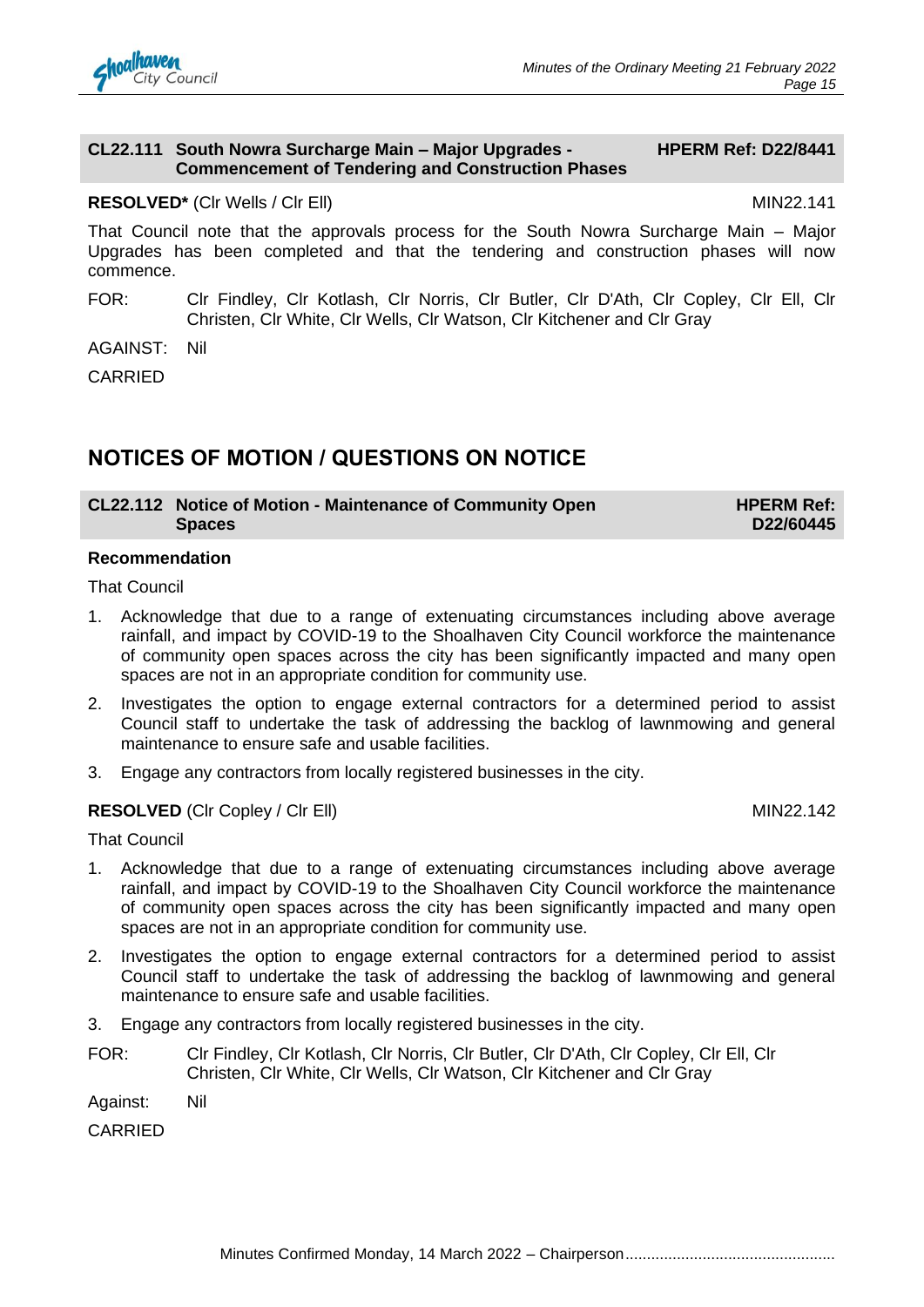

#### **CL22.113 Notice of Motion - Bay and Basin Revitalisation Workshop**

### **HPERM Ref: D22/60630**

#### **Recommendation**

That Council:

- 1. Organise a "Bay and Basin Revitalisation Workshop" to be facilitated by Mrs Fran Mooney (2022 Shoalhaven Citizen of the year) within one month from the date of adoption of this resolution, The purpose of the workshop is to engage local community organisations and stakeholders to recommend proposals to Council to improve amenities in the Bay and Basin area.
- 2. Send invitations to participate in the workshop to the following:
	- a. The Mayor,
	- b. All Ward 2 and Ward 3 Councillors,
	- c. Director City Lifestyles (or nominee); and
	- d. Other local individuals, community organisations, CCBs, Businesses Chambers Of Commerce and sporting groups as determined by the CEO in consultation with Fran Mooney.
- 3. Directs that the workshop is to address the following matters:
	- a. Consultation on the update to the Community Strategic Plan.
	- b. Achieving the objectives of the Bay & Basin Community-Led Strategic Plan.
	- c. Revitalisation of Frances Ryan Reserve to compliment the delivery of the Bob Proudfoot Pavilion and new library.
	- d. Delivery of the planned revitalisation of the Sanctuary Point shops including addressing the appearance of the rear of the shops.
	- e. a pump track to be located in the Sanctuary Point area.
	- f. Improved active transport infrastructure to facilitate greater connections between Frances Ryan Reserve and Clifton Park.
	- g. Improved sporting and other community facilities for local young people.
	- h. Improving public transportation between the villages and the broader Shoalhaven.
	- i. The application for grants to achieve the community's goals.
	- j. Any other matters that relate to improving amenities and the lifestyle of local residents.
- 4. Directs that a report be prepared by the CEO about the outcomes of the workshop which includes options about future workshops on an annual, biannual or quarterly basis.

#### **RESOLVED** (CIr Ell / CIr White) MIN22.143

That this item be deferred to the next Ordinary meeting to be held on Monday, 14 March 2021.

- FOR: Clr Findley, Clr Kotlash, Clr Norris, Clr Butler, Clr D'Ath, Clr Copley, Clr Ell, Clr Christen, Clr White, Clr Wells, Clr Watson, Clr Kitchener and Clr Gray
- AGAINST: Nil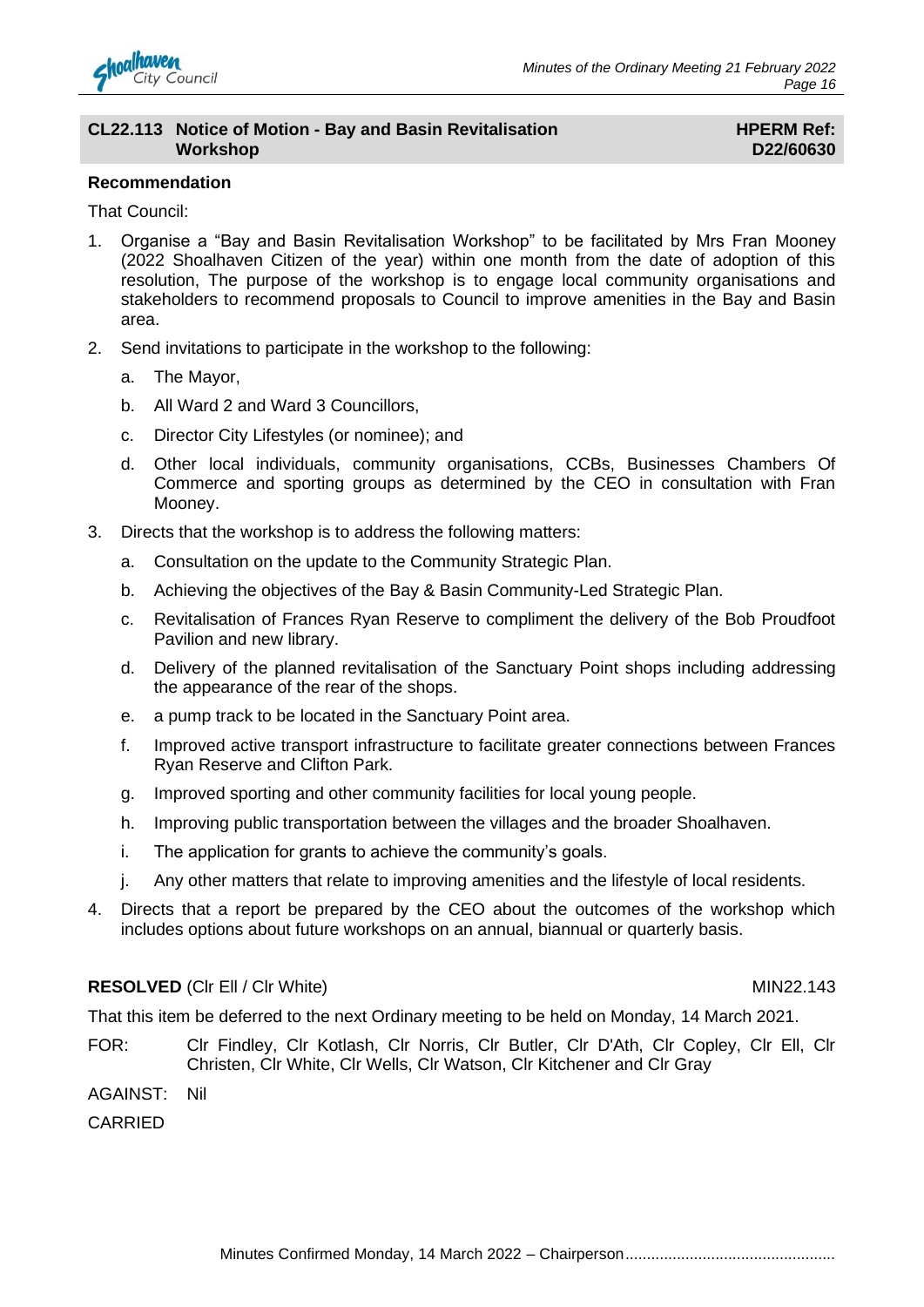

## **CL22.114** Notice of Motion - Hello Huey Mobile Food Van **HPERM Ref:**

# **D22/60755**

Item dealt with earlier in the meeting see MIN22.124.

#### **Procedural Motion - Adjournment of Meeting**

**RESOLVED** (Clr Wells / Clr Copley) MIN22.144

That the meeting be adjourned until 8:30pm to allow for refreshments.

FOR: Clr Findley, Clr Kotlash, Clr Norris, Clr Butler, Clr D'Ath, Clr Copley, Clr Ell, Clr Christen, Clr White, Clr Wells, Clr Watson, Clr Kitchener and Clr Gray

AGAINST: Nil

CARRIED

Note: The meeting was adjourned, the time being 8:02pm.

Note: The meeting reconvened, the time being 8:34pm with the following people present:

Clr Amanda Findley - Chairperson Clr Evan Christen Clr Matthew Norris Clr Liza Butler Clr Moo D'Ath Clr Serena Copley Clr Paul Ell Clr John Kotlash Clr Patricia White Clr Greg Watson Clr Mark Kitchener Clr Tonia Gray

## **CONFIDENTIAL REPORTS**

Pursuant to Section 10A(4) the public were invited to make representation to the meeting before any part of the meeting is closed, as to whether that part of the meeting should be closed.

The CEO, Stephen Dunshea advised the Council that a representation had been forwarded proposing that Council should not proceed to consider item CCL22.7 Narrawallee Beach Access Areas for Dogs in closed session as the Council does not have litigation before it and therefore the report does not meet the requirements of Section 10(a)2(g)of the Local Government Act 1993.

Mr Dunshea advised the Council that:

- The report concerns legal advice which would be privileged from production on the ground of legal professional privilege;
- The report meets the criteria set out in  $s10(a)2(g)$  of the LGA;
- Council will be significantly prejudiced should legal professional privilege be waived;
- It is recommended that the report be discussed in closed session

#### **RESOLVED** (CIr Norris / CIr Christen) MIN22.145

That the press and public be excluded from the Meeting, pursuant to section 10A(1)(a) of the Local

Minutes Confirmed Monday, 14 March 2022 - Chairperson.........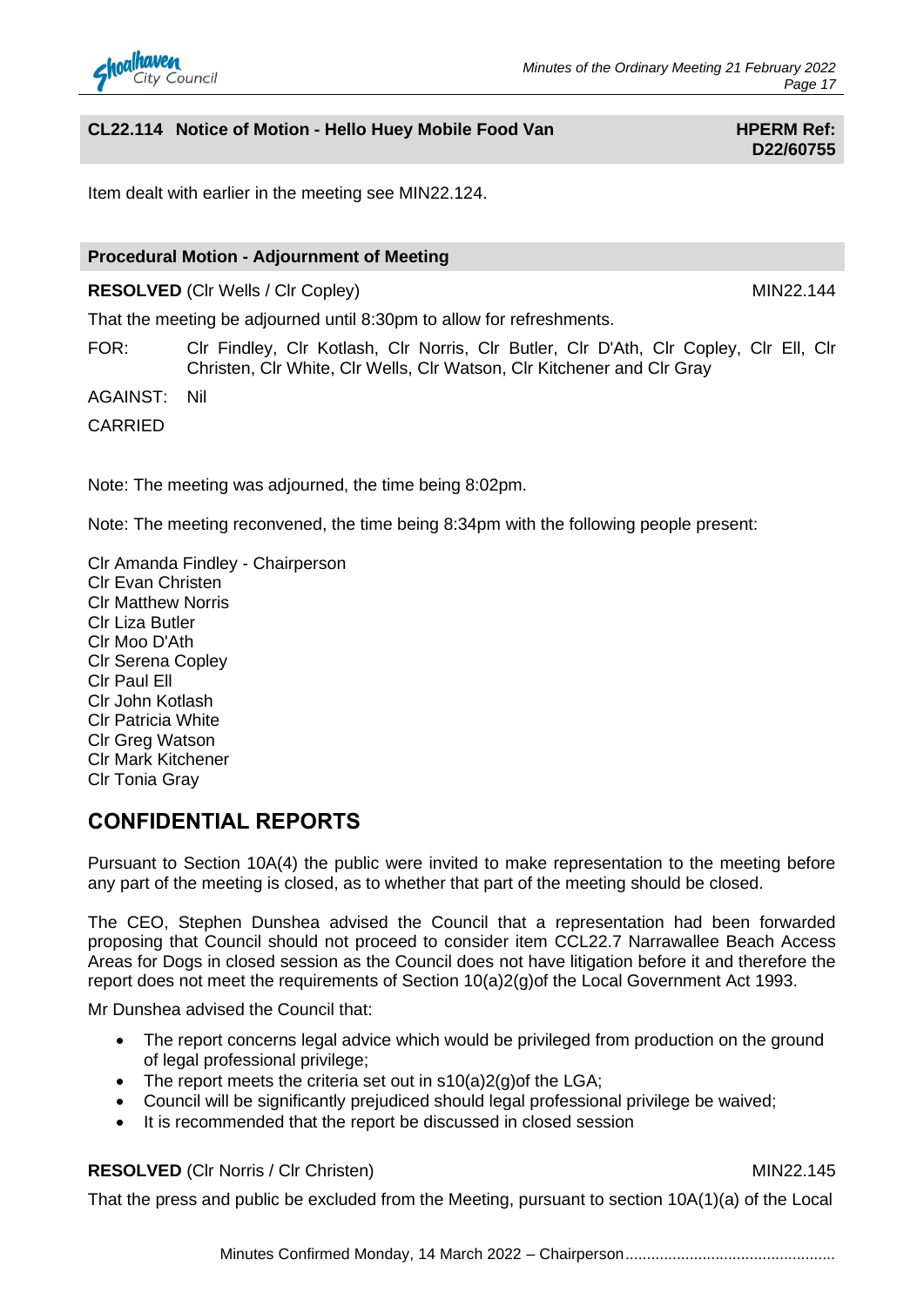

Government Act, 1993, to consider the following items of a confidential nature.

CCL22.3 Tenders – 69016E Construction of Far North Collector Road and Bridges (5 No.)

*Commercial information of a confidential nature that would, if disclosed prejudice the commercial position of the person who supplied it.10(A)(2)(d)(i)*

*There is a public interest consideration against disclosure of information as disclosure of the information could reasonably be expected to reveal commercial-inconfidence provisions of a contract, diminish the competitive commercial value of any information to any person and/or prejudice any person's legitimate business, commercial, professional or financial interests.*

CCL22.4 Tenders – Architectural Design Services - Development Application, Construction Certificate, Tender & Construction Documentation - Bay & Basin Leisure Centre Extension and Sporting Precinct - Bay & Basin Community Hub

> *Commercial information of a confidential nature that would, if disclosed prejudice the commercial position of the person who supplied it.10(A)(2)(d)(i)*

> *There is a public interest consideration against disclosure of information as disclosure of the information could reasonably be expected to reveal commercial-inconfidence provisions of a contract, diminish the competitive commercial value of any information to any person and/or prejudice any person's legitimate business, commercial, professional or financial interests.*

CCL22.5 Tenders – Fire Service Upgrade - Nowra Showground

*Commercial information of a confidential nature that would, if disclosed prejudice the commercial position of the person who supplied it.10(A)(2)(d)(i)*

*There is a public interest consideration against disclosure of information as disclosure of the information could reasonably be expected to reveal commercial-inconfidence provisions of a contract, diminish the competitive commercial value of any information to any person and/or prejudice any person's legitimate business, commercial, professional or financial interests.*

CCL22.6 Shoalhaven District Football Association - Regional Sport Facility Fund Round 2 - Amenities Building

> *Information that would, if disclosed, confer a commercial advantage on a person with whom the Council is conducting (or proposes to conduct) business.10(A)(2)(c)*

> *There is a public interest consideration against disclosure of information as disclosure of the information could reasonably be expected to reveal commercial-inconfidence provisions of a contract, diminish the competitive commercial value of any information to any person and/or prejudice any person's legitimate business, commercial, professional or financial interests.*

CCL22.7 Narrawallee Beach Access Areas for Dogs

*Advice concerning litigation, or advice as comprises a discussion of this matter, that would otherwise be privileged from production in legal proceedings on the ground of legal professional privilege.10(A)(2)(g)*

*There is a public interest consideration against disclosure of information as disclosure of the information could reasonably be expected to prejudice any court proceedings by revealing matter prepared for the purposes of or in relation to current or future proceedings or prejudice the fair trial of any person, the impartial adjudication of any case or a person's right to procedural fairness.*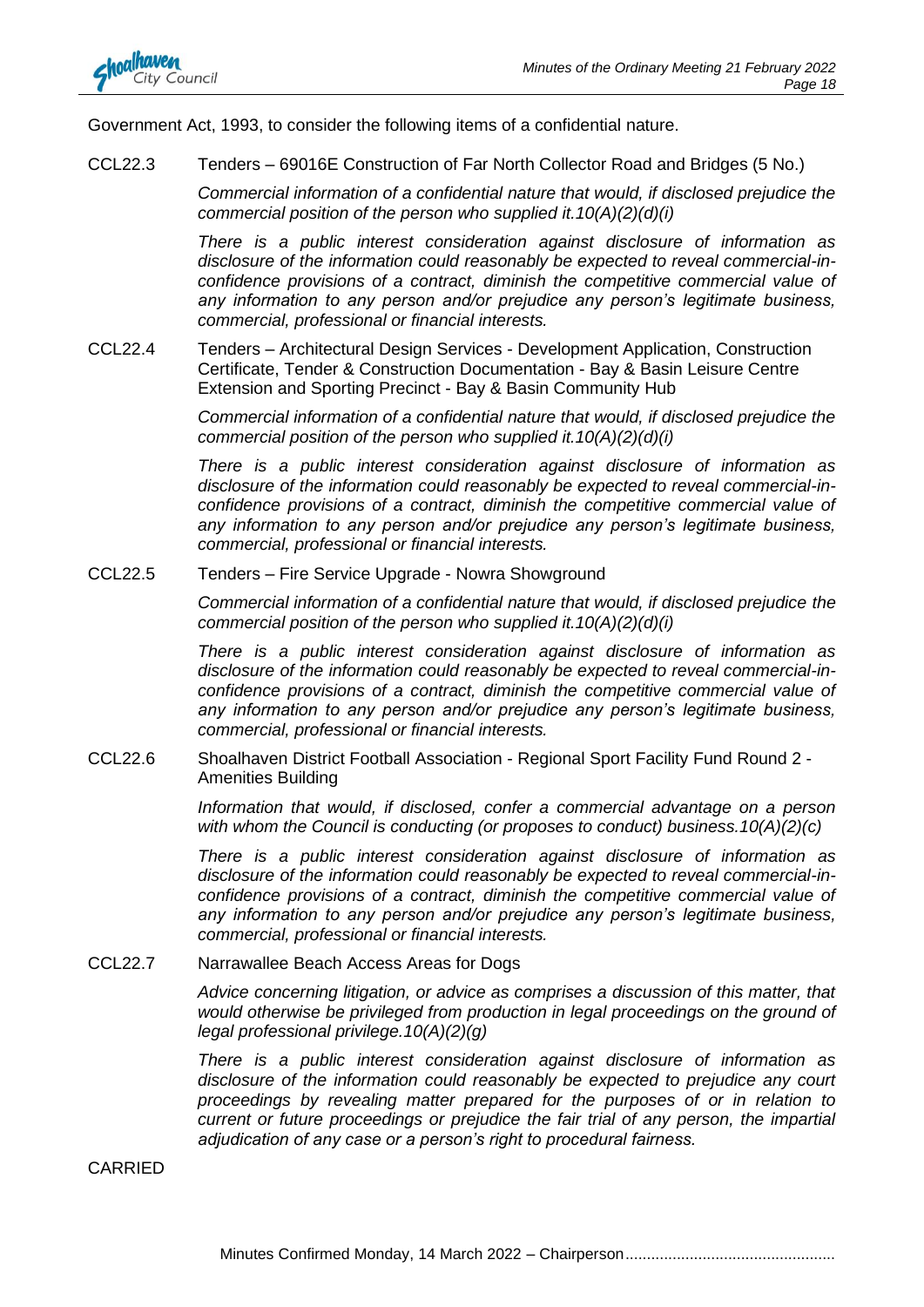The meeting moved into confidential the time being 8.38pm.

The meeting moved into open session, the time being 8:59pm.

# **REPORT FROM CONFIDENTIAL SESSION**

The following resolutions of the meeting, whilst closed to the public, were made public.

| CCL22.3 Tenders - 69016E Construction of Far North Collector | <b>HPERM Ref:</b> |
|--------------------------------------------------------------|-------------------|
| Road and Bridges (5 No.)                                     | D22/37583         |

#### **RESOLVED** MIN22.146C

That:

- 1. Council endorses the recommendation of the Tender Evaluation Panel and accepts the Tender from Cleary Bros (Bombo) Pty Ltd for Construction of Far North Collector Road and Bridges (5 No.) for a total cost of \$19,676,647.42 (excluding GST).
- 2. The contract documents and any other associated documents be executed on behalf of the Council in accordance with *Local Government (General) Regulation 2021 (section 165)* by the CEO (Director City Services).

### CARRIED

**CCL22.4 Tenders – Architectural Design Services - Development Application, Construction Certificate, Tender & Construction Documentation - Bay & Basin Leisure Centre Extension and Sporting Precinct - Bay & Basin Community Hub HPERM Ref: D22/7978**

### **RESOLVED** MIN22.147C

That:

- 1. Council endorses the recommendation of the Tender Evaluation Panel and accepts the Tender from Architectural Design Services – Development Application, Construction Certificate, Tender and Construction Documentation for Bay and Basin Leisure Centre Extensions and Sporting Precinct, Wool Lane Vincentia known as the Bay and Basin Hub – from CO-OP Studio Pty Ltd for a total cost of \$1,114,870.00 (excluding GST).
- 2. The contract documents and any other associated documents be executed on behalf of the Council in accordance with *Local Government (General) Regulation 2021 (section 165)* by the CEO (Director City Lifestyles).

CARRIED

| <b>CCL22.5 Tenders - Fire Service Upgrade - Nowra Showground</b> | <b>HPERM Ref:</b> |
|------------------------------------------------------------------|-------------------|
|------------------------------------------------------------------|-------------------|

### **RESOLVED** MIN22.148C

**D21/524586**

That Council

- 1. In accordance with Section 178(1)(b) of the regulations decline to accept any Tender for Fire Service Upgrade – Nowra Showground, as tenders were higher than the available budget. The lowest conforming tender exceeded the budget by \$162,588.00.
- 2. Conduct a new tender in accordance with Section 178(3)(b) and invite new tender